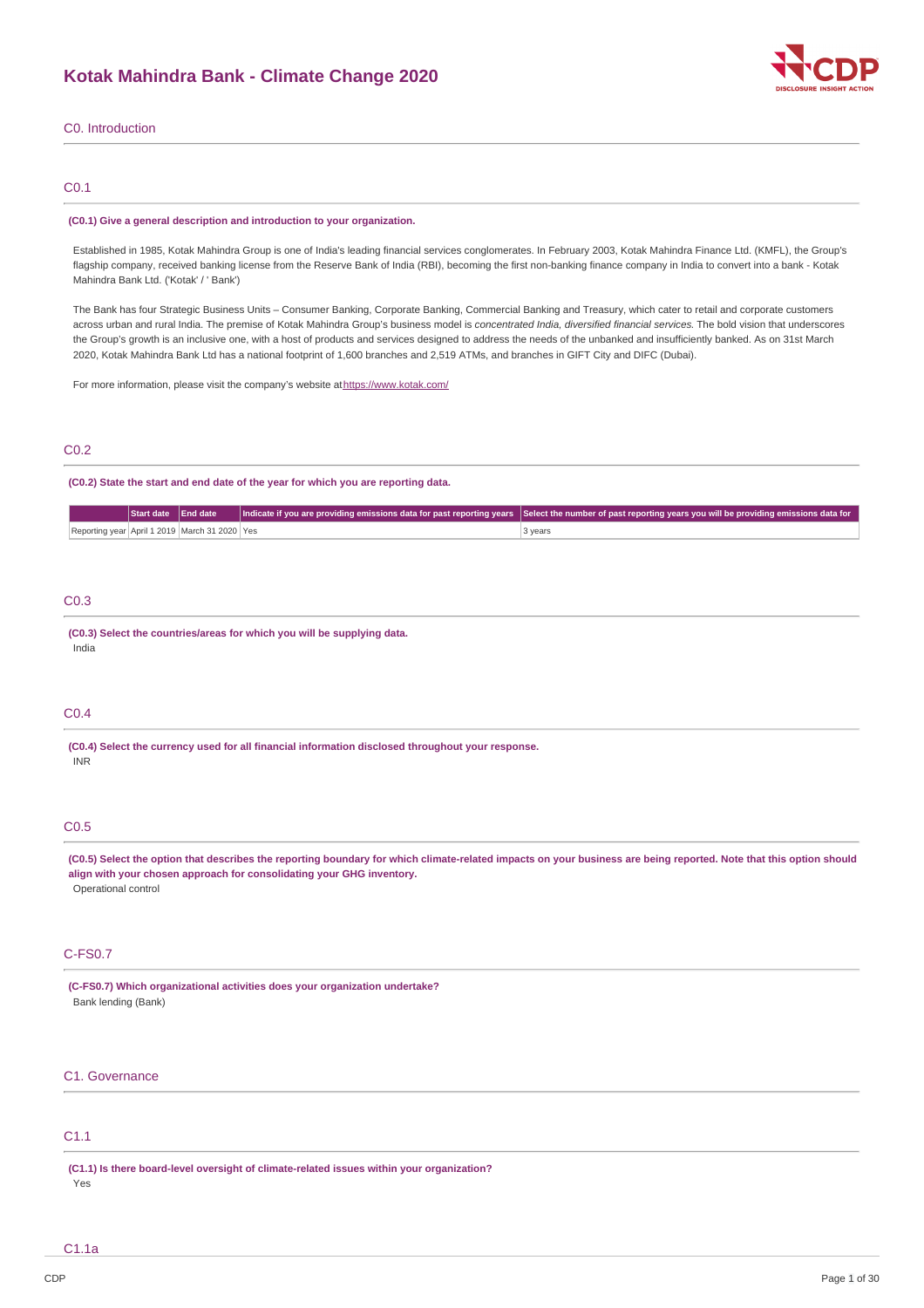### (C1.1a) Identify the position(s) (do not include any names) of the individual(s) on the board with responsibility for climate-related issues.

|               | <b>Position of Please explain</b>                                                                                                                                                                         |
|---------------|-----------------------------------------------------------------------------------------------------------------------------------------------------------------------------------------------------------|
| individual(s) |                                                                                                                                                                                                           |
| Other.        | The Bank has established a Board level Corporate Social Responsibility (CSR) committee in FY 2014-15. The Board CSR Committee comprises three directors, out of which one is an independent               |
| please        | director and two are whole time directors. The CSR Committee is responsible for reviewing the company's CSR strategy, policies and practices, ensuring the CSR activities are aligned to the Bank's       |
|               | specify (CSR   CSR agenda and policy. The CSR Committee also oversees the implementation of the Business Responsibility (BR) principles whilst simultaneously carrying forward the Bank's CSR agenda. The |
| Committee     | committee abides by the highest standards of governance and comprises of three senior executives and is chaired by a full-time director. The individual reporting to the committee is a senior            |
| Directors)    | executive appointed as the Head of Corporate Responsibility and CSR, Kotak's Environmental, Social and Governance (ESG) performance, which covers GHG emissions as well, is reviewed by the               |
|               | CSR Committee.                                                                                                                                                                                            |

## C1.1b

## **(C1.1b) Provide further details on the board's oversight of climate-related issues.**

| <b>Frequency</b><br>with which<br>climate-<br>related<br>scheduled<br>aqenda item | <b>Governance</b><br>mechanisms<br>linto which<br>climate-<br>issues are a related issues<br>are integrated                                                                                                                                                                                                                                                                             | Scope of<br>board-<br>level<br>oversight | Please explain                                                                                                                                                                                                                                                                                                                                                                                                                                                                                                                                                                                                                                                                                                                                                                                                                                                                                                                                                              |
|-----------------------------------------------------------------------------------|-----------------------------------------------------------------------------------------------------------------------------------------------------------------------------------------------------------------------------------------------------------------------------------------------------------------------------------------------------------------------------------------|------------------------------------------|-----------------------------------------------------------------------------------------------------------------------------------------------------------------------------------------------------------------------------------------------------------------------------------------------------------------------------------------------------------------------------------------------------------------------------------------------------------------------------------------------------------------------------------------------------------------------------------------------------------------------------------------------------------------------------------------------------------------------------------------------------------------------------------------------------------------------------------------------------------------------------------------------------------------------------------------------------------------------------|
| Scheduled-<br>some<br>meetings                                                    | Reviewing and The<br>quiding<br>strategy<br>Reviewing and operations<br>quiding major<br>plans of action climate<br>Reviewing and<br>guiding risk<br>management<br>policies<br>Reviewing and<br>guiding annual<br>budgets<br>Monitoring<br>implementation<br>and<br>performance of<br>objectives<br>Overseeing<br>major capital<br>expenditures,<br>acquisitions<br>and<br>divestitures | impact of<br>our own<br>on the           | Bank's Board CSR Committee reviews the Bank's Business Responsibility Report on an annual basis and presents the company's Business Responsibility Report which<br>also includes the Bank's disclosures on Climate Change related information to the Bank's Board. Kotak's Enterprise wide Risk Management ("ERM") framework is<br>designed to align risk and capital management to business strategy. The ERM is designed to identify potential events that may expose the bank to risk, manage risks to<br>be within its risk appetite and to create sustainable stakeholder value. The ERM framework is supported by the Risk Management committee that consists of the<br>Chairman, Chief Executive Officer ("CEO") and the Group Chief Risk Officer ("CRO"). The committee ensures implementation of risk management and risk culture across<br>the organization. ERM comprises of sound management of a broad range of inter-related risks, including climate change. |

## C1.2

## **(C1.2) Provide the highest management-level position(s) or committee(s) with responsibility for climate-related issues.**

| Name of the position(s) and/or<br>committee(s) | <b>Reporting line</b>                          | <b>Responsibility</b>                                | Coverage of responsibility                                        | Frequency of reporting to the board on climate-<br><b>related issues</b> |
|------------------------------------------------|------------------------------------------------|------------------------------------------------------|-------------------------------------------------------------------|--------------------------------------------------------------------------|
| Other, please specify (Jt. President)          | Corporate Sustainability/CSR<br>reporting line | Assessing climate-related risks and<br>opportunities | Risks and opportunities related to our own Annually<br>operations |                                                                          |

## C1.2a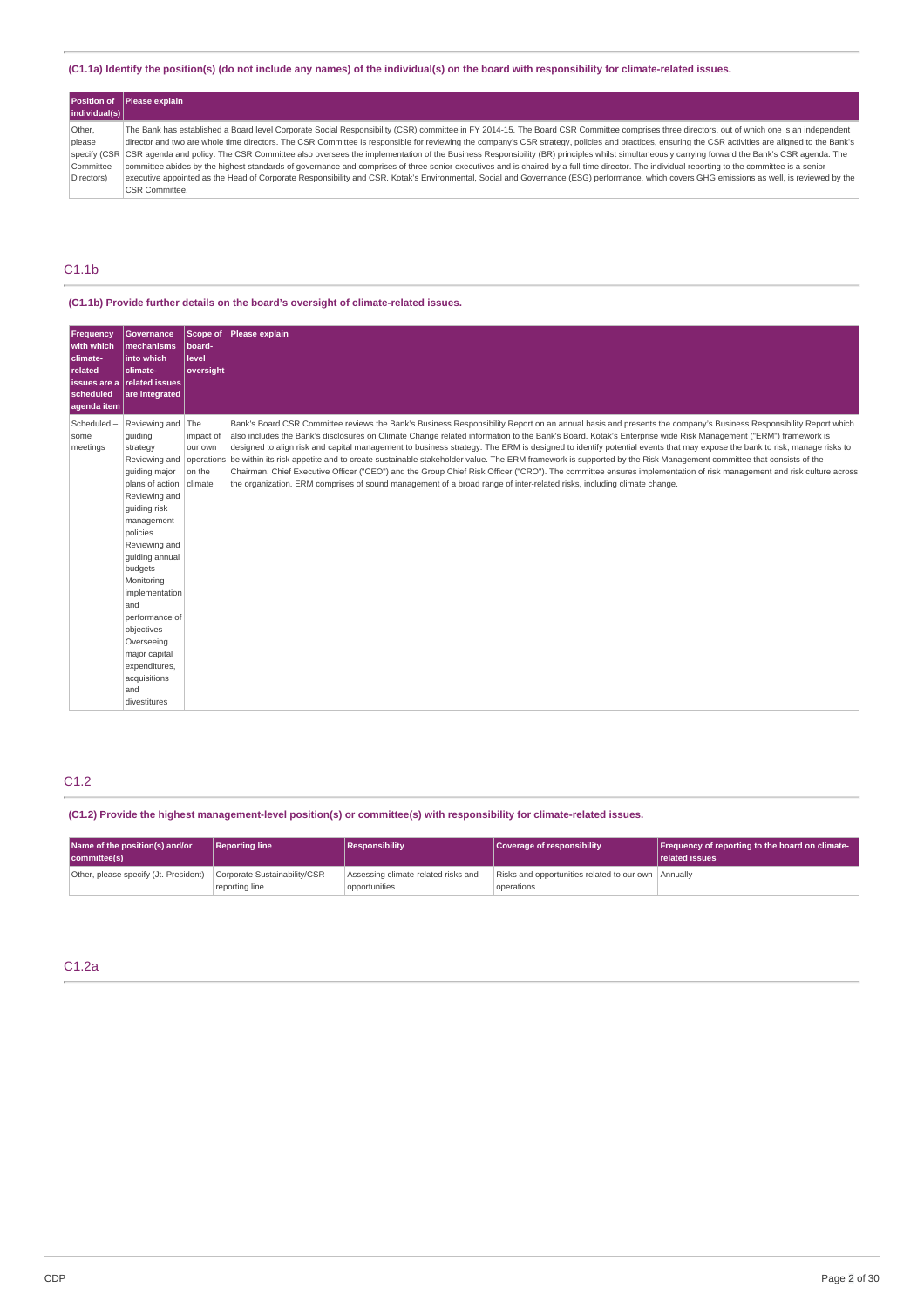#### (C1.2a) Describe where in the organizational structure this/these position(s) and/or committees lie, what their associated responsibilities are, and how climate**related issues are monitored (do not include the names of individuals).**

The Bank's climate related issues are monitored by Jt. President & Chief Communication Officer and Head- Corporate Responsibility & CSR, Kotak Mahindra Group and his department. This senior level executive (Head – BR and CSR) heading the Business Responsibility and Corporate Social Responsibility function, reports to the Bank's Board CSR Committee. The individual has more than three decades of experience spanning Banking, Business Journalism, PR, Corporate Communication, CSR, Environmental Social Governance (ESG) practice, and triple bottom-line reporting.

The overall management responsibilities have been developed to ensure that the Bank's ESG practices are embedded as integral components of business functions and are integrated into operational systems and processes. The team working with the Head CR and CSR also looks into matters of reducing emissions, supporting community outreach and implementing the Group's flagship corporate social responsibility programmes, and advancing environmental stewardship by introducing new initiatives in the areas of renewable energy, energy conservation through digitalisation, optimum resource utilisation and waste management. Kotak's strategy for managing environmental performance revolves around three broad categories:

- 1. Leveraging digital banking solutions
- 2. Green infrastructure and associated initiatives
- 3. Environmental impacts of investment activities

## C1.3

(C1.3) Do you provide incentives for the management of climate-related issues, including the attainment of targets?

| Provide incentives for the management of climate-related Comment<br>lissues |                                                                                                                                                                |
|-----------------------------------------------------------------------------|----------------------------------------------------------------------------------------------------------------------------------------------------------------|
| Row No, and we do not plan to introduce them in the next two<br>years       | In view of novel coronavirus pandemic impacted new normal, we will review climate related target incentives, when the entire ecosystem<br>returns to normalcy. |

## C-FS1.4

(C-FS1.4) Does your organization offer its employees an employment-based retirement scheme that incorporates ESG principles, including climate change?

|        | We offer an employment-based retirement Comment<br>scheme that incorporates ESG principles,<br>including climate change. |                                                                                                                                                                                                                                                                                                                                                                                                       |
|--------|--------------------------------------------------------------------------------------------------------------------------|-------------------------------------------------------------------------------------------------------------------------------------------------------------------------------------------------------------------------------------------------------------------------------------------------------------------------------------------------------------------------------------------------------|
| Row No |                                                                                                                          | Every employee across manufacturing and services industry including our bank come under the purview of the Provident Fund Act, where employees are given<br>the option of commuting a portion of the corpus at the time of superannuation towards annuities (pension). Further, our bank encourages and communicates to<br>employees to consider subscribing to government's National Pension Scheme. |

#### C2. Risks and opportunities

## C2.1

(C2.1) Does your organization have a process for identifying, assessing, and responding to climate-related risks and opportunities? Yes

### C2.1a

**(C2.1a) How does your organization define short-, medium- and long-term time horizons?**

|                 | <b>IFrom</b> | To      | <b> Comment</b>                                                                                                                                                                               |
|-----------------|--------------|---------|-----------------------------------------------------------------------------------------------------------------------------------------------------------------------------------------------|
|                 | (years)      | (years) |                                                                                                                                                                                               |
| Short-term      |              |         | The time horizon for assessing climate risks and opportunities are aligned with the time horizons of bank's business units, climate strategy, and its Risk Materiality Assessment<br>process. |
| Medium-<br>term |              |         | The time horizon for assessing climate risks and opportunities are aligned with the time horizons of bank's business units, climate strategy, and its Risk Materiality Assessment<br>process. |
| Long-term       |              | 10      | The time horizon for assessing climate risks and opportunities are aligned with the time horizons of bank's business units, climate strategy, and its Risk Materiality Assessment<br>process. |

### C2.1b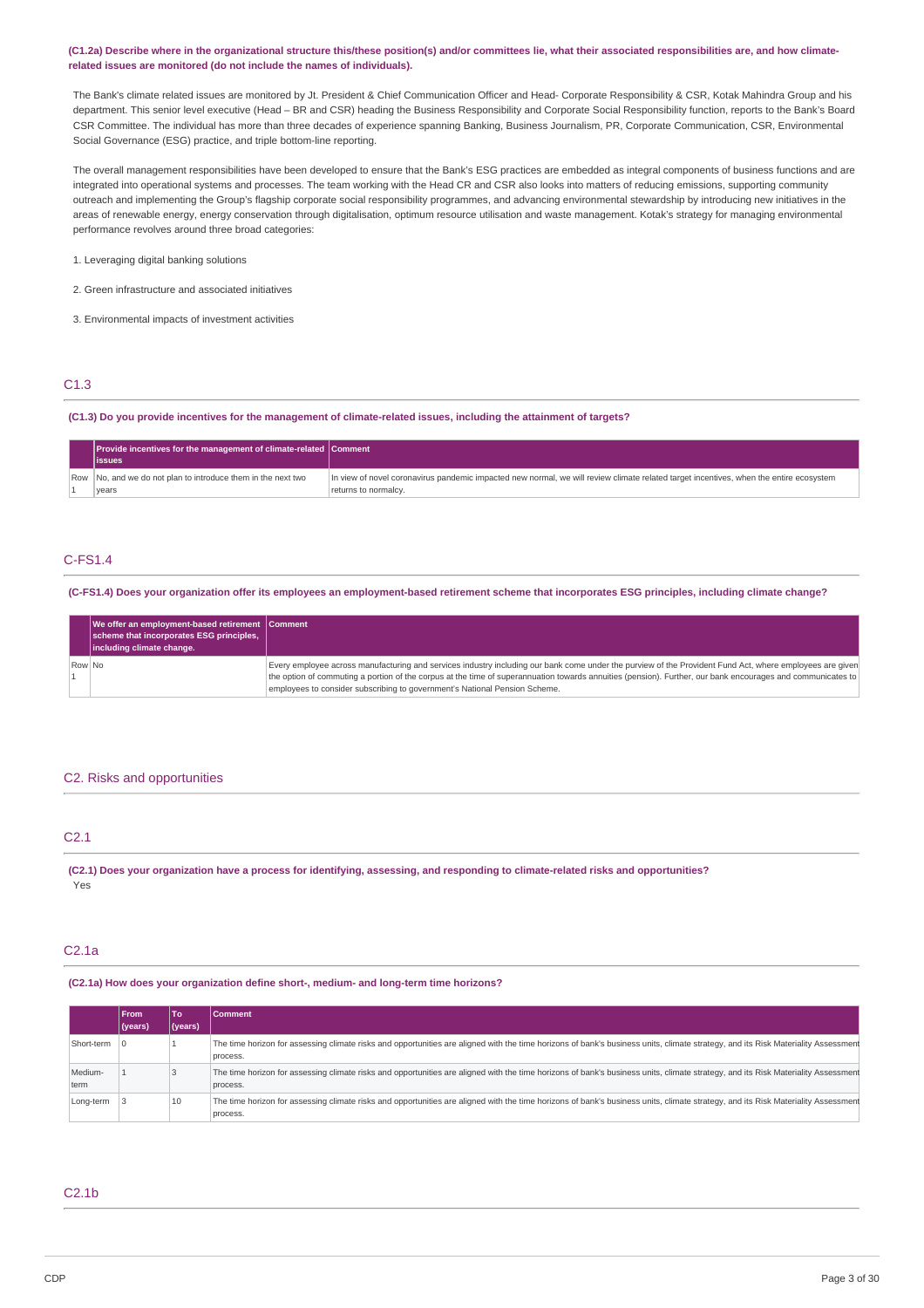Bank operates within board approved risk appetite limits that covers material risk areas like credit, interest rate, market risk, liquidity, operational risk. Further the bank has a policy of zero tolerance towards regulatory non-compliance. Accordingly, substantive impact on business is determined if the impact falls outside the range of risk appetite of the bank.

### C2.2

#### **(C2.2) Describe your process(es) for identifying, assessing and responding to climate-related risks and opportunities.**

**Value chain stage(s) covered** Direct operations

#### **Risk management process**

Integrated into multi-disciplinary company-wide risk management process

**Frequency of assessment** More than once a year

**Time horizon(s) covered** Short-term Medium-term Long-term

### **Description of process**

The Bank understands that managing risk is key to the financial services industry and imperative for a sustained business growth and profitability. The Enterprise wide Risk Management framework aides the bank to identify and manage risks that may arise due to unintended consequences of internal actions or external events. As per the framework, climate related issues are managed under the operational risk category. The Bank has a comprehensive Operational Risk Management (ORM) Framework which clearly defines the objectives, strategy and governance structure. The framework is supported by policies and processes to effectively manage risk. The framework and policies provide the Bank a structured and controlled approach to identify, assess and monitor operational risk exposure, design appropriate mitigation strategies, and provide timely and effective reporting to Risk Committee and the Board. As per the ORM framework, Business Impact Analysis (BIA) is carried out to identify impact of risks related to climate change on our facilities. Accordingly, Business Continuity Plan (BCP) is developed including mitigation plans for inherent risks such as natural disasters and calamities, with the intent of ensuring continuity of operations and minimal disruption to customer services. These plans are periodically reviewed and tested to ensure their effectiveness to mitigate unpredictable risks. In order to identify the impact of climate risk in our lending activities, the Bank uses a credit rating model for obtaining the internal credit rating of each corporate borrower. The model is all encompassing with respect to economic, environmental and social risk parameters covering polluting industries, labor union harmony etc.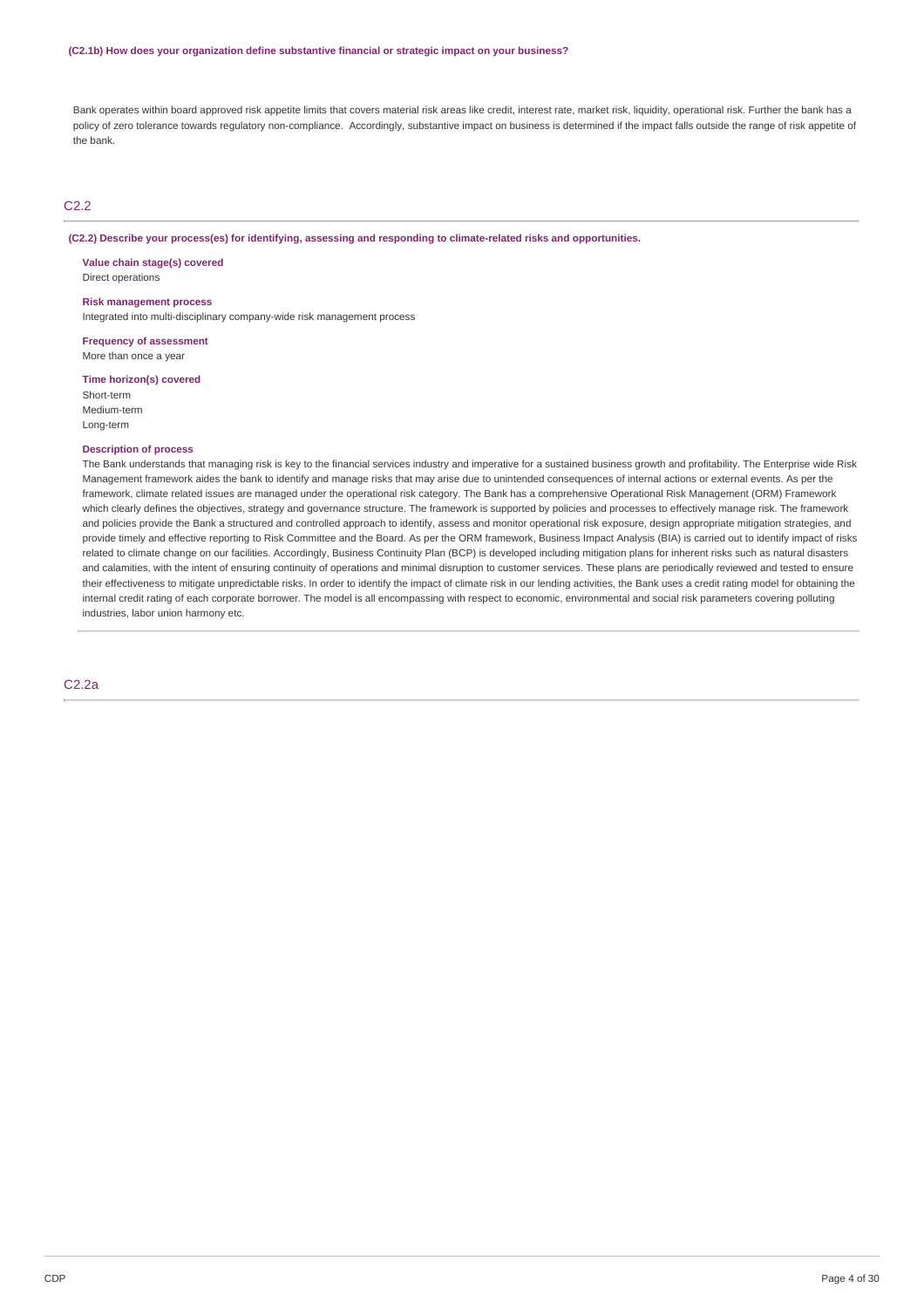## **(C2.2a) Which risk types are considered in your organization's climate-related risk assessments?**

|                        | &<br>inclusion                  | Relevance Please explain                                                                                                                                                                                                                                                                                                                                                                                                                                                                                                                                                                                                                                                                                                                                                                                                                                                                                                                                                                                                                                                                                                                                                                                                                                                                                                                                                                                                                                                                                                                                                                                                                                |
|------------------------|---------------------------------|---------------------------------------------------------------------------------------------------------------------------------------------------------------------------------------------------------------------------------------------------------------------------------------------------------------------------------------------------------------------------------------------------------------------------------------------------------------------------------------------------------------------------------------------------------------------------------------------------------------------------------------------------------------------------------------------------------------------------------------------------------------------------------------------------------------------------------------------------------------------------------------------------------------------------------------------------------------------------------------------------------------------------------------------------------------------------------------------------------------------------------------------------------------------------------------------------------------------------------------------------------------------------------------------------------------------------------------------------------------------------------------------------------------------------------------------------------------------------------------------------------------------------------------------------------------------------------------------------------------------------------------------------------|
| Current<br>regulation  | Relevant,<br>always<br>included | Compliance to regulation is inherent to Bank's culture. Accordingly, any regulation that impacts the bank are always included in climate risk assessments. Some of the Bank's lending<br>activities could include lending to sectors which may be prone to the risks posed by climate change related regulations. This includes regulations around renewable purchase obligations,<br>energy efficiency, e-waste management etc. The country's commitment to the growth of renewable energy as well as the reduction of per capita emissions also presents risks to various<br>sectors where the Bank may have an exposure.                                                                                                                                                                                                                                                                                                                                                                                                                                                                                                                                                                                                                                                                                                                                                                                                                                                                                                                                                                                                                             |
| Emerging<br>regulation | Relevant,<br>always<br>included | Complex requlatory environment, including those related to Climate Change and GHG emissions targets can have a direct impact on Kotak's business. Non-compliance to statutory<br>regulations can affect Kotak's overall financial performance and reputation. The Bank's risk, legal and compliance team ensures that Kotak strictly meets the requirements of all<br>requlations. Additionally, stringent climate requlation can also create significant pressure on a number of sectors to which the Bank lends. This can lead to a risk of increase in NPAs.<br>Having said this, Kotak has one of the lowest NPAs in the Indian banking industry and is well respected for its governance and risk management practices.                                                                                                                                                                                                                                                                                                                                                                                                                                                                                                                                                                                                                                                                                                                                                                                                                                                                                                                            |
| Technology             | Relevant,<br>always<br>included | Amid the rapid digitalisation of India's financial sector, Kotak has readied itself for disruption by undertaking game-changing digital Initiatives. We are fronting adoption of leading<br>technologies to deliver superior customer experience, drive business efficiency and assist business collaborations. Technology is a key aspect in our climate risk and opportunity<br>assessments. We developed innovative digital products and services for the client which help us reduce the overall carbon footprint.                                                                                                                                                                                                                                                                                                                                                                                                                                                                                                                                                                                                                                                                                                                                                                                                                                                                                                                                                                                                                                                                                                                                  |
| Legal                  | Relevant,<br>always<br>included | In the current Indian Banking industry, there are no obligations pertaining to climate change with respect to any regulator or other stakeholder groups. Thereby, there is no material risk of<br>litigation related to climate change.                                                                                                                                                                                                                                                                                                                                                                                                                                                                                                                                                                                                                                                                                                                                                                                                                                                                                                                                                                                                                                                                                                                                                                                                                                                                                                                                                                                                                 |
| Market                 | Not<br>evaluated                | In the current scenario we do not perceive climate related aspects to influence customer decision when it comes to financial products and services. Thereby, we do not perceive any<br>material market risk pertaining to climate change.                                                                                                                                                                                                                                                                                                                                                                                                                                                                                                                                                                                                                                                                                                                                                                                                                                                                                                                                                                                                                                                                                                                                                                                                                                                                                                                                                                                                               |
| Reputation             | Relevant,<br>always<br>included | Trust is the foundation for the banking industry and is critical to building a strong customer franchise. Reputation risk is the risk of current or prospective loss arising from stakeholder's<br>adverse experience while dealing with the institution or which resulted in an adverse perception / loss of Trust on the institution. Failing to incorporate Climate change and other associated<br>risks into the Bank's operation and take the necessary mitigation action plans can also contribute to negative publicity being associated with our Group. Additionally, failure to identify<br>climate risks in the bank's credit profile and investment portfolio can lead to increased risk of NPAs which can further impact the Group's reputation. Further, we undertake programmes<br>surrounding climate action as part of community outreach to mitigate reputation risk from climate change.                                                                                                                                                                                                                                                                                                                                                                                                                                                                                                                                                                                                                                                                                                                                              |
| Acute<br>physical      | Relevant,<br>always<br>included | The Bank has established a robust and resilient Business Continuity Management (BCM) programme that proactively identifies and mitigates risks that can cause disruption as well as<br>minimizes the impacts during such disruption and ensure continuity of its key products and services at an acceptable level while meeting the expectation of stakeholders within the<br>prevailing legal and regulatory framework. This includes all types of physical risks as well. The primary objective of the BCM is to manage any incident effectively and efficiently to minimize<br>the impact on the assets and resources such as people, infrastructure, data and other supporting assets. It also safeguards reputation of the Bank at all times by providing continuity and<br>consistency of critical products & services to the expectations of the stakeholders at predefined levels. The overall Bank's BCM process operative ownership will be with the Business<br>Continuity Co-ordinator. The proper functioning of the BCM framework is tested out annually. Simulations for specific tests are sometimes also carried out quarterly and bi-annually. These<br>tests are done to primarily ensure that the framework is continuously aligned to the objectives and policies of the BCM and its components and current and complete.                                                                                                                                                                                                                                                                                                          |
| Chronic<br>physical    | Relevant.<br>always<br>included | Globally the mean annual temperature has increased. Unusual and unprecedented spells of hot weather are expected to occur far more frequently and cover larger areas. Under the 4°C<br>warming, urban areas across the country are rapidly becoming "heat-islands" due to which urban planners will need to adopt measures to counteract this effect. Un-predictable precipitation<br>patterns have also been witnessed. Some regions across India are experiencing a shortage of rainfall and longer periods of drought. Other regions are experiencing heavy rainfall leading<br>to unprecedented flooding. Due to the change in weather patterns, the overall availability of fresh ground water is reducing rapidly. Cities like Bangalore and Chennai are already facing<br>socio-economic crises due to the lack of fresh water for consumption. Further, With India close to the equator, the sub-continent will be susceptible to much higher rises in sea levels than<br>higher latitudes. Sea-level rise and storm surges would lead to saltwater intrusion in the coastal areas, impacting agriculture, degrading groundwater quality and contaminating drinking<br>water. As Kotak has large corporate offices and branches across India, including coastal regions, its infrastructure and people will be severely impacted by the increase in heat waves,<br>heavy rainfall, flooding, rising sea levels and lack of fresh water. Building codes and emergency evacuation plans have been developed to ensure that the office infrastructures and its<br>employees are not at risk while providing service to consumers in these regions. |

## C-FS2.2b

## **(C-FS2.2b) Do you assess your portfolio's exposure to climate-related risks and opportunities?**

|                                                                  | We<br>assess<br>the<br>portfolio's<br>exposure | Please explain                                                                                                                                                                                                                                                                                                                                                                                                                                                                                                                                                                                                                                                                                                                                                                                               |
|------------------------------------------------------------------|------------------------------------------------|--------------------------------------------------------------------------------------------------------------------------------------------------------------------------------------------------------------------------------------------------------------------------------------------------------------------------------------------------------------------------------------------------------------------------------------------------------------------------------------------------------------------------------------------------------------------------------------------------------------------------------------------------------------------------------------------------------------------------------------------------------------------------------------------------------------|
| Bank<br>lending<br>(Bank)                                        | Yes                                            | Currently, for Environment and Social management, the Bank has a section in the Credit Assessment that needs to be filled up for all term loan proposals. The current and prospective<br>state of the business is evaluated in detail in the main section of the credit appraisal. There are specific questions that the credit analyst fills in on Environmental and Social Assessment,<br>Hazardous Materials, Pollution Prevention & Waste management. Currently, there is lot of uncertainty on climate change impact assessment. Hence, the Bank does not propose to treat<br>this as a Material Pillar II risk. However, the Bank will monitor this area of climate change and will consider including this as part of Pillar II risks, once there is more clarity and quidance<br>from the regulator. |
| Investing<br>(Asset<br>manager)                                  | $<$ Not<br>Applicable<br>$\mathbf{r}$          | <not applicable=""></not>                                                                                                                                                                                                                                                                                                                                                                                                                                                                                                                                                                                                                                                                                                                                                                                    |
| Investing<br>(Asset<br>owner)                                    | $<$ Not<br>Applicable<br>$\geq$                | <not applicable=""></not>                                                                                                                                                                                                                                                                                                                                                                                                                                                                                                                                                                                                                                                                                                                                                                                    |
| Insurance<br>underwriting   Applicable<br>(Insurance<br>company) | $<$ Not<br>$\geq$                              | <not applicable=""></not>                                                                                                                                                                                                                                                                                                                                                                                                                                                                                                                                                                                                                                                                                                                                                                                    |
| Other<br>products<br>and<br>services,<br>please<br>specify       | Not<br>applicable                              | Not Applicable. There are no other products or services that have a portfolio.                                                                                                                                                                                                                                                                                                                                                                                                                                                                                                                                                                                                                                                                                                                               |

## C-FS2.2c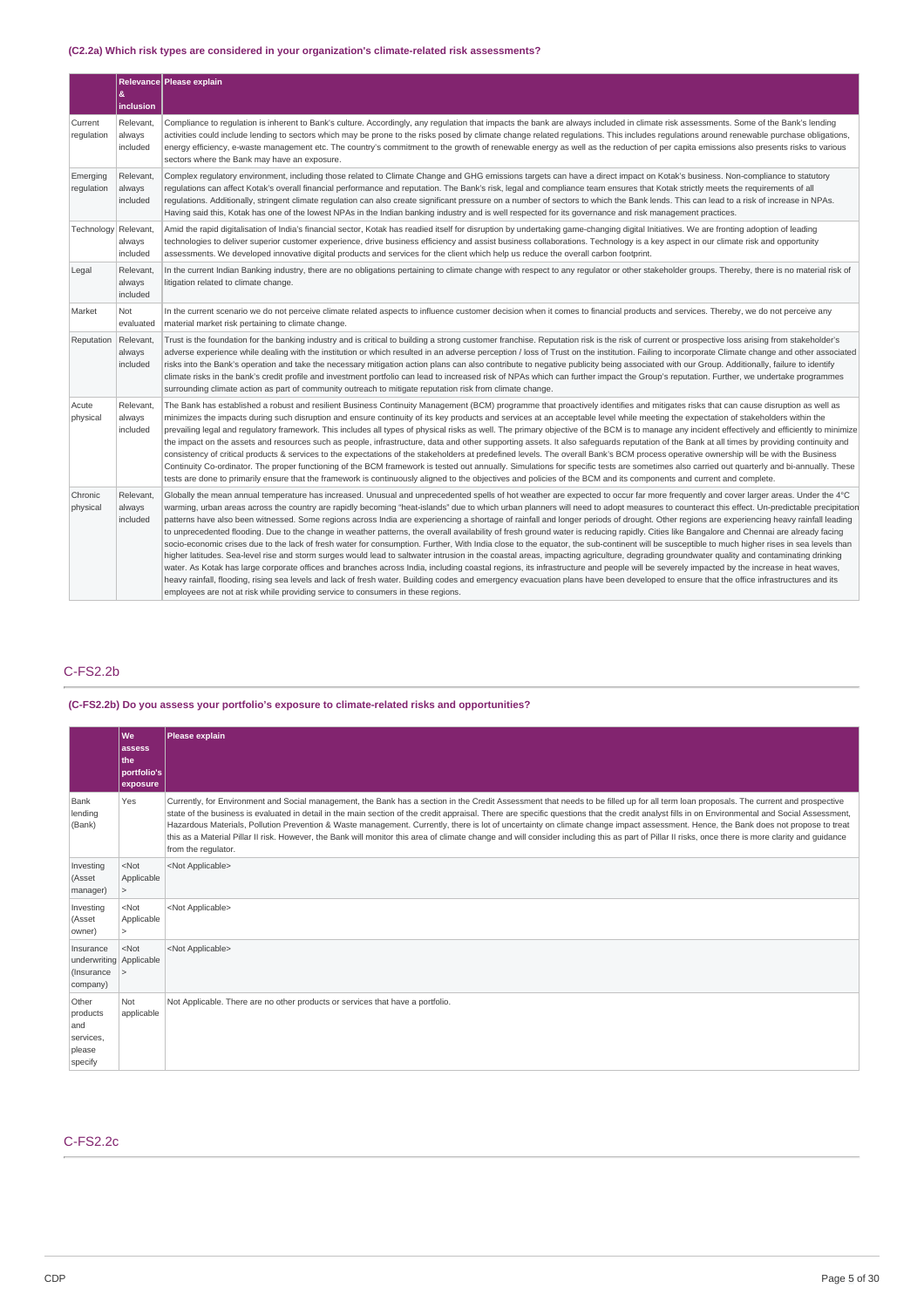## **(C-FS2.2c) Describe how you assess your portfolio's exposure to climate-related risks and opportunities.**

|                                                                 | coverage type             | Portfolio   Assessment   Description |                                                                                                                                                                                                                                                                                                                                                                                                                                                                                                                                                                                                                                                                                                                                                                                                             |
|-----------------------------------------------------------------|---------------------------|--------------------------------------|-------------------------------------------------------------------------------------------------------------------------------------------------------------------------------------------------------------------------------------------------------------------------------------------------------------------------------------------------------------------------------------------------------------------------------------------------------------------------------------------------------------------------------------------------------------------------------------------------------------------------------------------------------------------------------------------------------------------------------------------------------------------------------------------------------------|
| Bank<br>lending<br>(Bank)                                       |                           | Unknown Qualitative                  | Currently, for Environment and Social management, the Bank has a section in the Credit Assessment that needs to be filled up for all term loan proposals. The current and<br>prospective state of the business is evaluated in detail in the main section of the credit appraisal. There are specific questions that the credit analyst fills in on Environmental<br>and Social Assessment, Hazardous Materials. Pollution Prevention & Waste management. Currently, there is lot of uncertainty on climate change impact assessment. Hence<br>the Bank does not propose to treat this as a Material Pillar II risk. However, the Bank will monitor this area of climate change and will consider including this as part of Pillar II<br>risks, once there is more clarity and quidance from the regulator. |
| Investing<br>(Asset<br>manager)                                 | $<$ Not<br>Applicabl<br>e | $<$ Not<br>Applicable>               | <not applicable=""></not>                                                                                                                                                                                                                                                                                                                                                                                                                                                                                                                                                                                                                                                                                                                                                                                   |
| Investing<br>(Asset<br>owner)                                   | $<$ Not<br>e              | $<$ Not<br>Applicabl Applicable>     | <not applicable=""></not>                                                                                                                                                                                                                                                                                                                                                                                                                                                                                                                                                                                                                                                                                                                                                                                   |
| Insurance<br>underwriting   Applicabl<br>(Insurance<br>company) | $<$ Not<br>e              | $<$ Not<br>Applicable>               | <not applicable=""></not>                                                                                                                                                                                                                                                                                                                                                                                                                                                                                                                                                                                                                                                                                                                                                                                   |
| Other<br>products<br>and<br>services,<br>please<br>specify      | $<$ Not<br>e              | $<$ Not<br>Applicabl Applicable>     | <not applicable=""></not>                                                                                                                                                                                                                                                                                                                                                                                                                                                                                                                                                                                                                                                                                                                                                                                   |

## C-FS2.2d

## **(C-FS2.2d) Do you assess your portfolio's exposure to water-related risks and opportunities?**

|                                                   | We assess the<br>portfolio's<br>exposure | <b>Portfolio</b><br>coverage     | Please explain                                                                                                                                                                                                                                                                                           |
|---------------------------------------------------|------------------------------------------|----------------------------------|----------------------------------------------------------------------------------------------------------------------------------------------------------------------------------------------------------------------------------------------------------------------------------------------------------|
| Bank lending (Bank)                               | No, we don't<br>assess this              | $<$ Not<br>Applicabl<br>e        | Currently, there is lot of uncertainty on water related risk. Hence the Bank does not propose to treat this as a Material risk. However, the Bank will monitor<br>this area of water risk and will consider including this as part of risks, once there is more clarity and quidance from the regulator. |
| <b>Investing (Asset</b><br>manager)               | <not applicable=""></not>                | $<$ Not<br>Applicabl<br>e        | <not applicable=""></not>                                                                                                                                                                                                                                                                                |
| Investing (Asset<br>owner)                        | <not applicable=""></not>                | <not<br>Applicabl<br/>e</not<br> | <not applicable=""></not>                                                                                                                                                                                                                                                                                |
| Insurance underwriting<br>(Insurance company)     | <not applicable=""></not>                | $<$ Not<br>Applicabl<br>e        | <not applicable=""></not>                                                                                                                                                                                                                                                                                |
| Other products and<br>services, please<br>specify | Not applicable                           | $<$ Not<br>Applicabl<br>le>      | Not Applicable. There are no other products or services that have a portfolio.                                                                                                                                                                                                                           |

## C-FS2.2e

## **(C-FS2.2e) Do you assess your portfolio's exposure to forests-related risks and opportunities?**

|                                                                          | We assess the<br>portfolio's<br>exposure | coverage                    | Portfolio Please explain                                                                                                                                                                                                                                                                                                        |
|--------------------------------------------------------------------------|------------------------------------------|-----------------------------|---------------------------------------------------------------------------------------------------------------------------------------------------------------------------------------------------------------------------------------------------------------------------------------------------------------------------------|
| Bank lending (Bank)                                                      | No, we don't<br>assess this              | $<$ Not<br>e>               | Currently, there is lot of uncertainty on forests related risk. Hence the Bank does not propose to treat this as a Material risk. However, the Bank will monitor<br>Applicabl this area of forests' related risk and will consider including this as part of risks, once there is more clarity and quidance from the regulator. |
| <b>Investing (Asset</b><br>manager)                                      | <not applicable=""></not>                | $<$ Not<br>Applicabl<br>e > | <not applicable=""></not>                                                                                                                                                                                                                                                                                                       |
| Investing (Asset<br>owner)                                               | <not applicable=""></not>                | $<$ Not<br>Applicabl<br>e   | <not applicable=""></not>                                                                                                                                                                                                                                                                                                       |
| Insurance underwriting <not applicable=""><br/>(Insurance company)</not> |                                          | $<$ Not<br>Applicabl<br>e > | <not applicable=""></not>                                                                                                                                                                                                                                                                                                       |
| Other products and<br>services, please<br>specify                        | Not applicable                           | $<$ Not<br>Applicabl<br>e   | Not Applicable. There are no other products or services that have a portfolio.                                                                                                                                                                                                                                                  |

## C-FS2.2f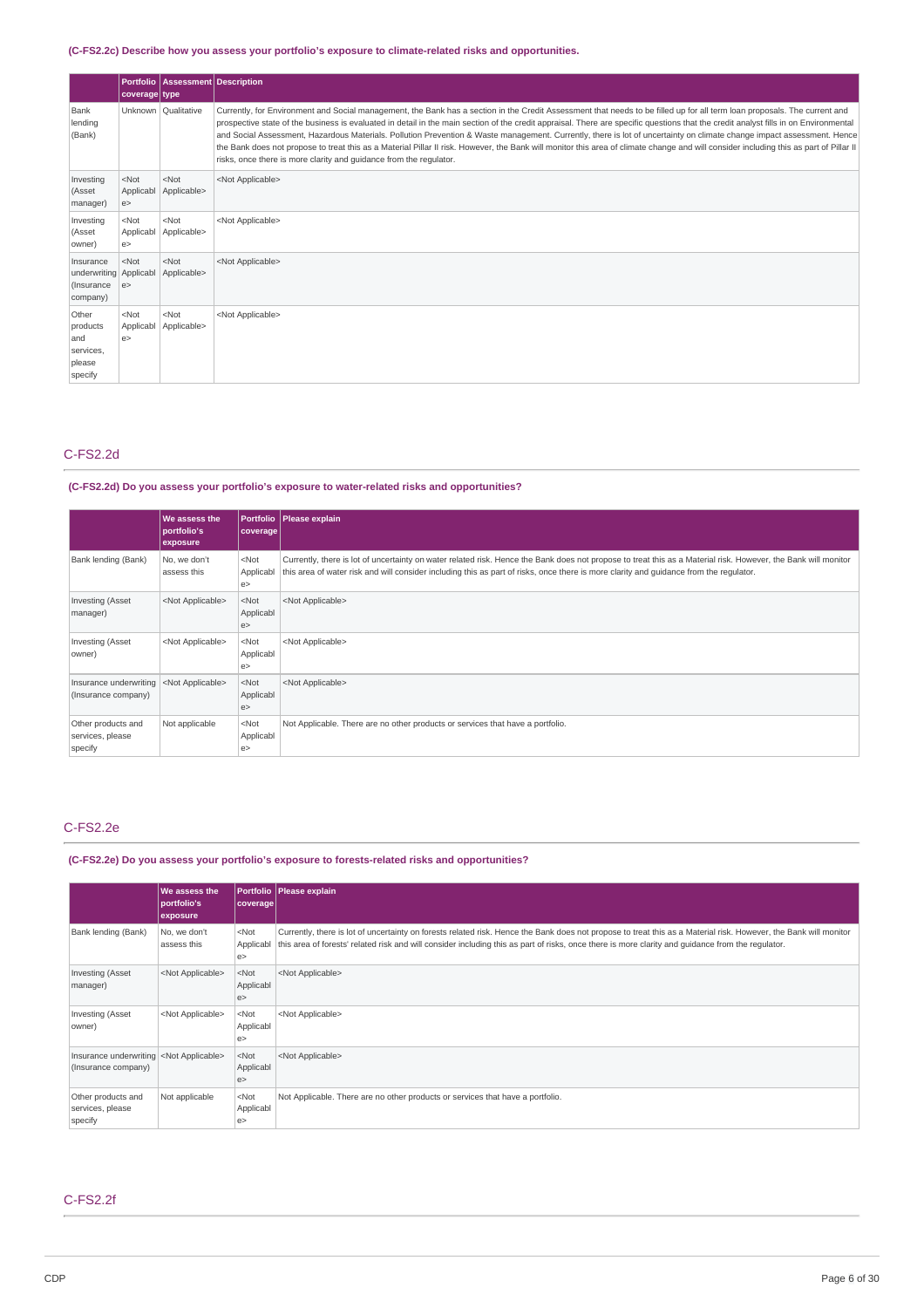#### (C-FS2.2f) Do you request climate-related information from your clients/investees as part of your due diligence and/or risk assessment practices?

|                                                | We request climate-related information                              | Please explain                                                                                                                                                                   |
|------------------------------------------------|---------------------------------------------------------------------|----------------------------------------------------------------------------------------------------------------------------------------------------------------------------------|
| Bank lending (Bank)                            | No, and we don't plan on requesting climate-<br>related information | In view of novel coronavirus pandemic impacted new normal, we will review seeking climate related information from clients, when<br>the entire ecosystem stabilises to normalcy. |
| Investing (Asset manager)                      | <not applicable=""></not>                                           | <not applicable=""></not>                                                                                                                                                        |
| Investing (Asset owner)                        | <not applicable=""></not>                                           | <not applicable=""></not>                                                                                                                                                        |
| Insurance underwriting<br>(Insurance company)  | <not applicable=""></not>                                           | <not applicable=""></not>                                                                                                                                                        |
| Other products and services,<br>please specify | No, and we don't plan on requesting climate-<br>related information | In view of novel coronavirus pandemic impacted new normal, we will review seeking climate related information from clients, when<br>the entire ecosystem stabilises to normalcy. |

### C2.3

(C2.3) Have you identified any inherent climate-related risks with the potential to have a substantive financial or strategic impact on your business? Yes

### C2.3a

#### (C2.3a) Provide details of risks identified with the potential to have a substantive financial or strategic impact on your business.

**Identifier** Risk 1

**Where in the value chain does the risk driver occur?**

Direct operations

#### **Risk type & Primary climate-related risk driver**

Emerging regulation **Enhanced emissions-reporting obligations** 

## **Primary potential financial impact**

Increased indirect (operating) costs

**Climate risk type mapped to traditional financial services industry risk classification** Reputational risk

#### **Company-specific description**

Although currently emissions reporting is not a mandatory obligation in India, we foresee it to become compulsory in the near future. India has voluntarily committed to reduce its GHG emissions intensity by 30-35% below 2005 level by 2030 as per India's Nationally Determined Contributions (NDCs) as per Paris Agreement, 2015. This may result in some form of voluntary or mandatory emissions disclosure in India- potentially extending the obligations to financial institutions.

**Time horizon**

Medium-term

**Likelihood** Very likely

#### **Magnitude of impact**

Low

**Are you able to provide a potential financial impact figure?**

No, we do not have this figure

**Potential financial impact figure (currency)** <Not Applicable>

**Potential financial impact figure – minimum (currency)** <Not Applicable>

**Potential financial impact figure – maximum (currency)** <Not Applicable>

**Explanation of financial impact figure**

## **Cost of response to risk**

## **Description of response and explanation of cost calculation**

Kotak has been proactive in reporting voluntarily on its emissions. In addition to publishing a business responsibility report, it is also in the process of developing an 'Integrated Report'. The bank is also establishing a comprehensive measurement, reporting and verification mechanism to report emissions as well as expand the scope and boundary of its reporting parameters. The Bank has not yet estimated the cost of management for emissions reporting.

#### **Comment**

**Identifier** Risk 2

**Where in the value chain does the risk driver occur?**

Direct operations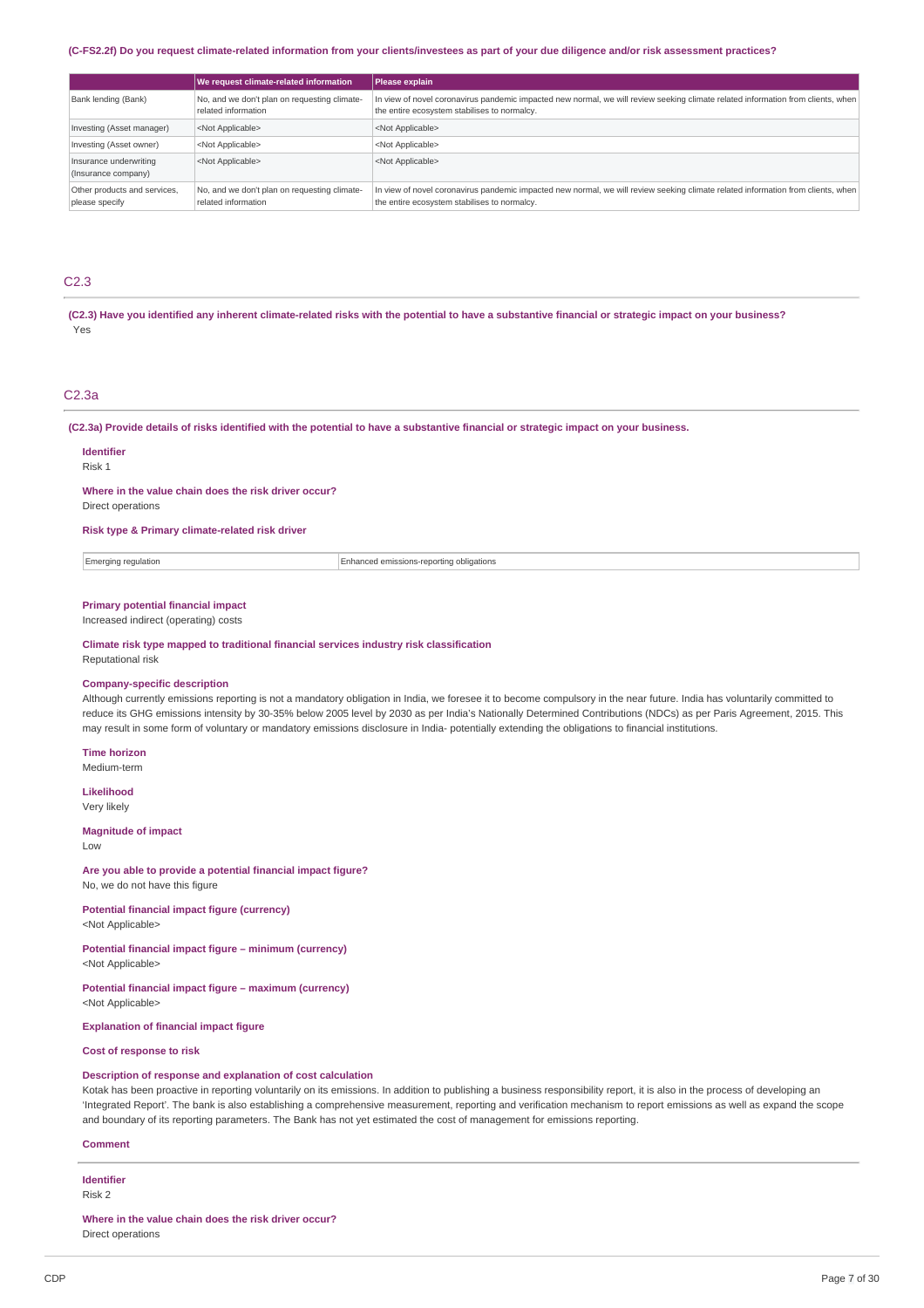Technology Transitioning to lower emissions technology

#### **Primary potential financial impact**

Increased direct costs

**Climate risk type mapped to traditional financial services industry risk classification**

Operational risk

#### **Company-specific description**

There is a rising energy security issue related to the availability and affordability of fuels like coal, natural gas and diesel. This may lead to additional taxes and regulations on fuels and energy leading to an impact on operational costs of the Bank.

**Time horizon** Medium-term

**Likelihood**

Likely

**Magnitude of impact**

Medium

**Are you able to provide a potential financial impact figure?** No, we do not have this figure

**Potential financial impact figure (currency)** <Not Applicable>

#### **Potential financial impact figure – minimum (currency)** <Not Applicable>

**Potential financial impact figure – maximum (currency)** <Not Applicable>

**Explanation of financial impact figure**

Fuel/Energy taxes can be directly proportional to an organization's carbon footprint. If Kotak's GHG emissions are substantial and not controlled, the taxed paid for the same can reduce the Bank's profit margin.

#### **Cost of response to risk**

#### **Description of response and explanation of cost calculation**

The Bank has taken various energy efficiency measures to reduce its energy intensity in primary areas of energy consumption like consolidating and greening the Data Centers, using energy efficient air conditioning and lighting, server virtualization, open access power supply, etc. Two of Kotak's offices in Mumbai and Bangalore are LEED certified. The Bank has not yet estimated cost of management for fuel/energy taxes and regulations

#### **Comment**

**Identifier**

Risk 3

### **Where in the value chain does the risk driver occur?**

Direct operations

### **Risk type & Primary climate-related risk driver**

Market Inability to attract co-financiers and/or investors due to uncertain risks related to the climate

#### **Primary potential financial impact**

#### Decreased access to capital

**Climate risk type mapped to traditional financial services industry risk classification** Market risk

## **Company-specific description**

There a growing trend of investors closely monitoring the use of their funds from the perspective of their climate related impacts. A larger carbon footprint may limit our ability to attract funds from institutional investors which are sensitive towards climate change.

**Time horizon** Medium-term

**Likelihood** Likely

#### **Magnitude of impact**

Medium-low

**Are you able to provide a potential financial impact figure?** No, we do not have this figure

**Potential financial impact figure (currency)** <Not Applicable>

**Potential financial impact figure – minimum (currency)** <Not Applicable>

**Potential financial impact figure – maximum (currency)**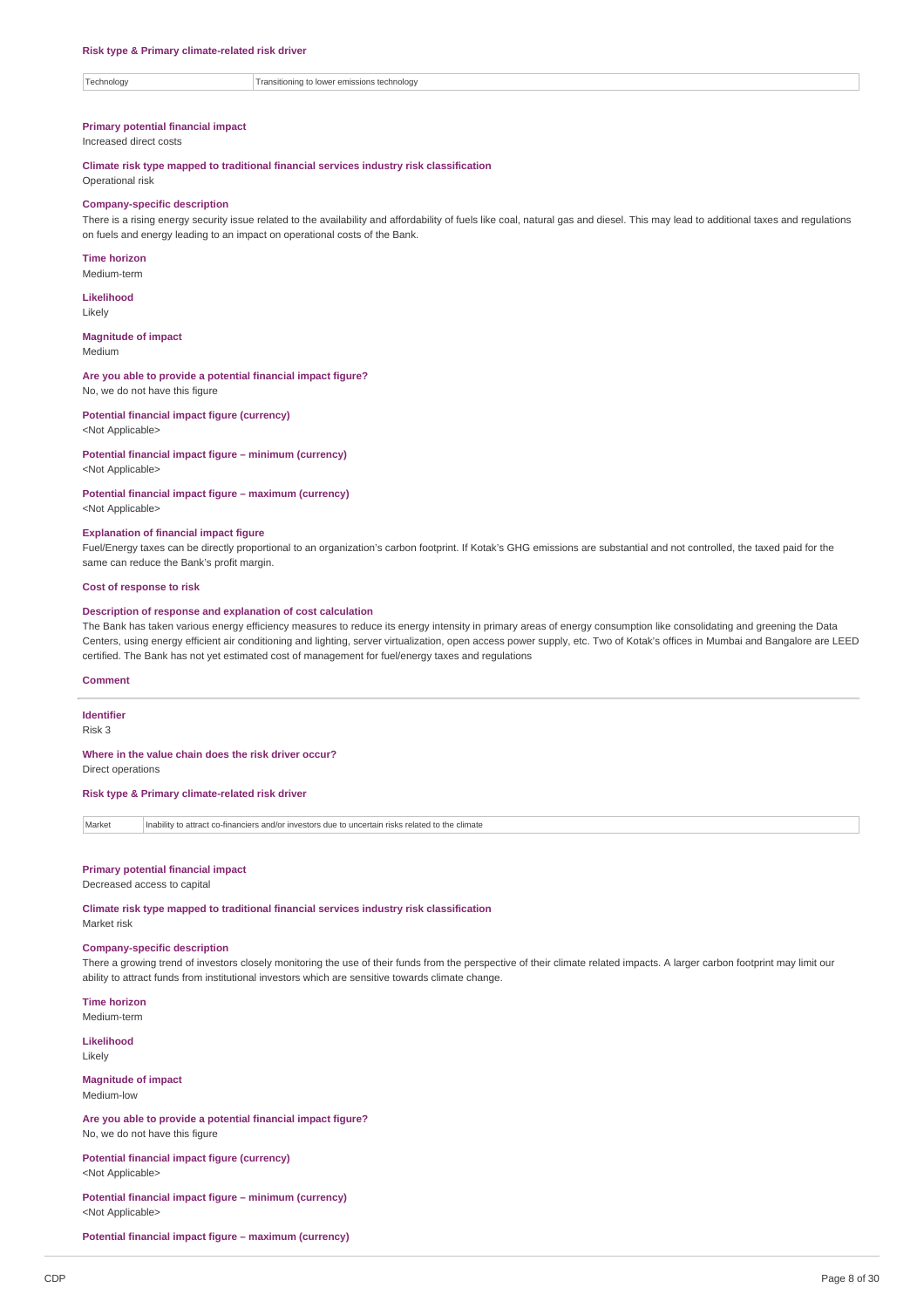#### <Not Applicable>

#### **Explanation of financial impact figure**

The financial implications would be reflected in the increased cost of capital for the bank

#### **Cost of response to risk**

#### **Description of response and explanation of cost calculation**

The Bank is taking steps to enhance its investments in climate friendly projects and technologies throughout its own operations as well as through its community based interventions. The Bank has not yet estimated cost of management for emissions reporting.

#### **Comment**

| <b>Identifier</b>                                    |  |
|------------------------------------------------------|--|
| Risk 4                                               |  |
|                                                      |  |
| Where in the value chain does the risk driver occur? |  |

Direct operations

#### **Risk type & Primary climate-related risk driver**

| :hronic r<br>™WSIL. | r natterns<br>hon.<br>n precipitation patterns and extreme<br>, varianility<br>-211 |
|---------------------|-------------------------------------------------------------------------------------|
|                     |                                                                                     |

#### **Primary potential financial impact**

Decreased revenues due to reduced demand for products and services

## **Climate risk type mapped to traditional financial services industry risk classification**

Capital adequacy and risk-weighted assets

#### **Company-specific description**

Unpredictable changes caused by global warming are causing calamities like extreme precipitation and droughts which have an adverse effect on sectors like agriculture and healthcare. This in turn creates vulnerability for banks in terms of credit risks associated with such sectors. Kotak has a large Agribusiness division which is divided into three main verticals: • Small scale credit line is made available for crop cultivation and to finance a tractor • Medium scale credit line is made available to individuals, partnerships and propriety customers who focus on advanced agricultural activities • Large scale credit line is made available to organisations that focus on primary and secondary agro processing under Agri Corporate.

#### **Time horizon**

Unknown

**Likelihood** Likely

## **Magnitude of impact**

Medium-high

#### **Are you able to provide a potential financial impact figure?** No, we do not have this figure

**Potential financial impact figure (currency)** <Not Applicable>

#### **Potential financial impact figure – minimum (currency)**

<Not Applicable>

## **Potential financial impact figure – maximum (currency)**

<Not Applicable>

#### **Explanation of financial impact figure**

The financial implications could be related to increased delinquency ratio of Bank's agriculture and allied sector loans and loss for business opportunities in these sectors

### **Cost of response to risk**

#### **Description of response and explanation of cost calculation**

The credit risk for the bank is being continually assessed through its credit portfolio to understand the credit risk. However, currently there is no risk assessment specific to climate change.

#### **Comment**

#### **Identifier** Risk 5

#### **Where in the value chain does the risk driver occur?**

Direct operations

#### **Risk type & Primary climate-related risk driver**

Reputation Negative press coverage related to support of projects or activities with negative impacts on the climate (e.g. GHG emissions, deforestation, water stress)

#### **Primary potential financial impact**

Decreased access to capital

**Climate risk type mapped to traditional financial services industry risk classification** Reputational risk

#### **Company-specific description**

The Bank is aware of reputational risks that arises from an organisation's non-commitment to the cause of climate change mitigation and adaptation, and the indirect reputational risks that a financial organisation can be exposed to should it get involved in lending to environmentally sensitive projects which may have significant public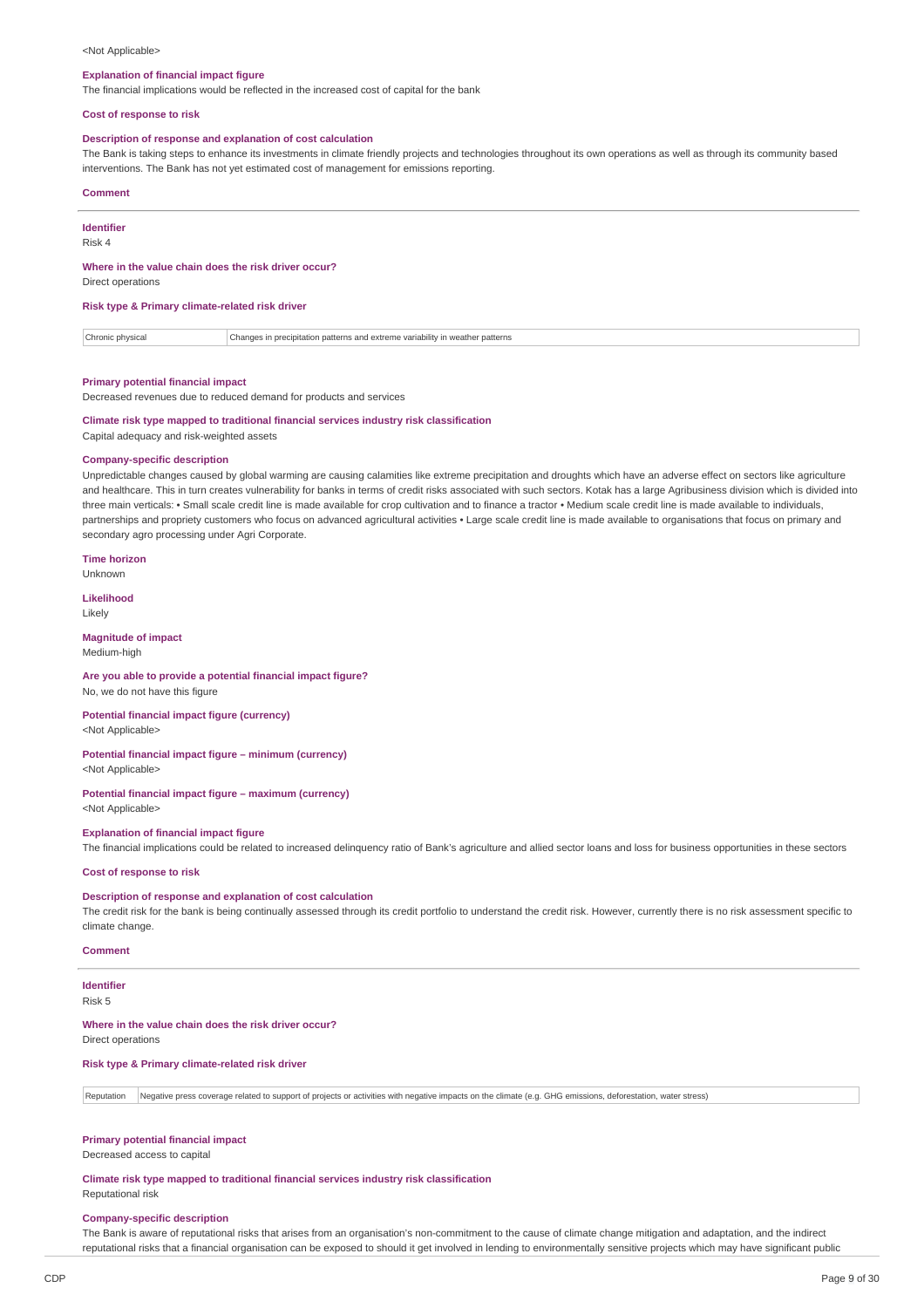#### opposition.

#### **Time horizon** Medium-term

**Likelihood**

Likely

### **Magnitude of impact**

Medium-high

**Are you able to provide a potential financial impact figure?** No, we do not have this figure

**Potential financial impact figure (currency)** <Not Applicable>

**Potential financial impact figure – minimum (currency)** <Not Applicable>

**Potential financial impact figure – maximum (currency)** <Not Applicable>

**Explanation of financial impact figure**

The financial implications could be related to diminished brand value and low confidence of environmentally and social responsible investors.

**Cost of response to risk**

#### **Description of response and explanation of cost calculation**

The Bank has adopted Policy Statement on Environment to express its commitment towards sound environmental management. The Bank also discloses on Business Responsibility initiatives through Business Responsibility Report and emissions reporting through CDP.

#### **Comment**

## C2.4

(C2.4) Have you identified any climate-related opportunities with the potential to have a substantive financial or strategic impact on your business? Yes

#### C2.4a

(C2.4a) Provide details of opportunities identified with the potential to have a substantive financial or strategic impact on your business.

**Identifier** Opp1

**Where in the value chain does the opportunity occur?**

Direct operations

**Opportunity type** Products and services

**Primary climate-related opportunity driver** Ability to diversify business activities

#### **Primary potential financial impact**

Increased revenues through access to new and emerging markets

#### **Company-specific description**

New product efficiency regulations and standards may require companies to adopt new technologies and implement new projects.

**Time horizon** Short-term

**Likelihood** More likely than not

**Magnitude of impact** Medium-low

### **Are you able to provide a potential financial impact figure?** No, we do not have this figure

**Potential financial impact figure (currency)** <Not Applicable>

**Potential financial impact figure – minimum (currency)** <Not Applicable>

**Potential financial impact figure – maximum (currency)** <Not Applicable>

#### **Explanation of financial impact figure**

The financial implications would be related to increased lending portfolio and resultant business opportunities to lend to clients in adopting new technologies.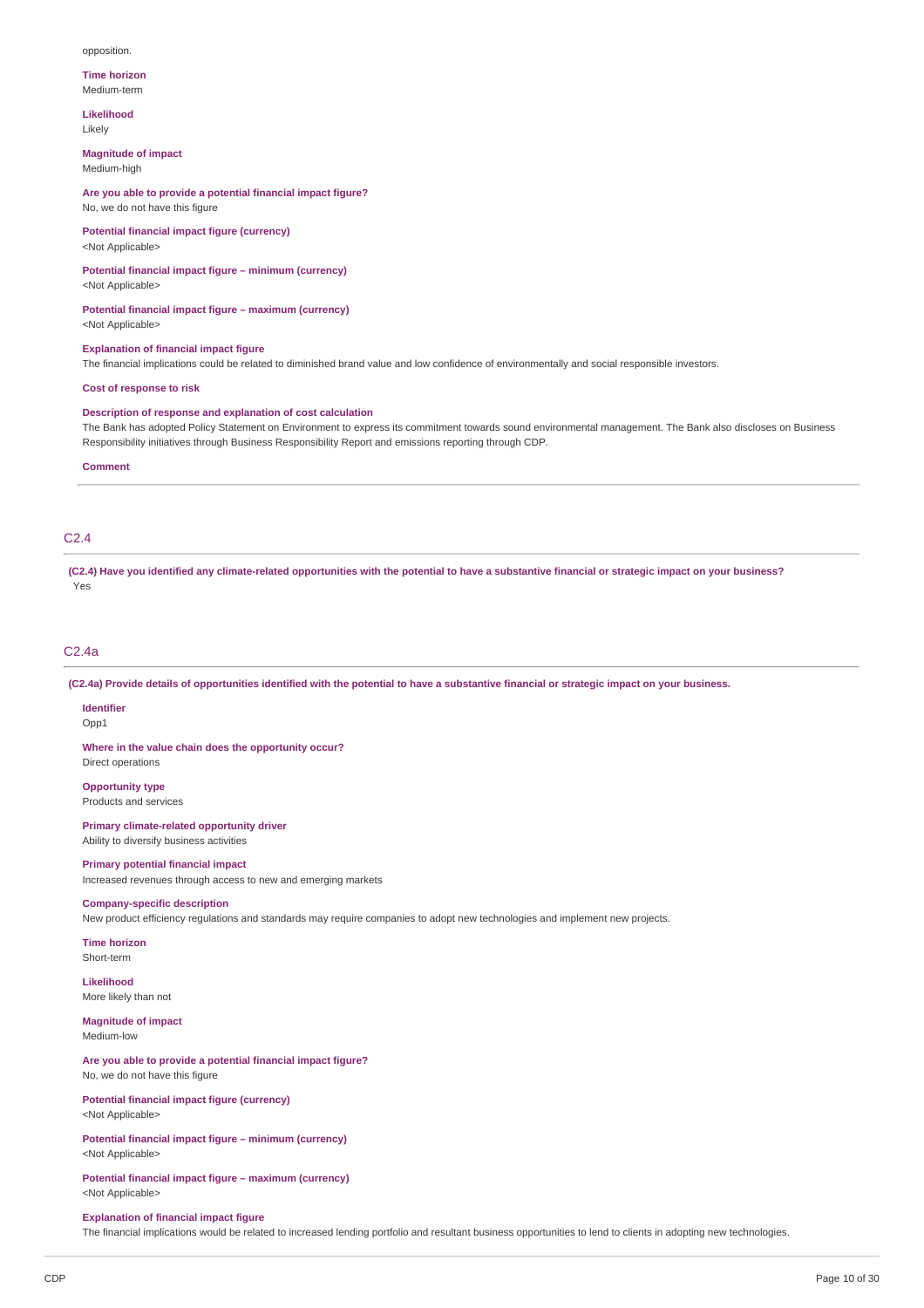#### **Cost to realize opportunity**

### **Strategy to realize opportunity and explanation of cost calculation**

Although there is no separate segregation of such business opportunities to be pursued under climate change agenda, the Bank lends to all viable borrowers.

#### **Comment**

No additional costs of management might be required

## **Identifier**

Opp2

**Where in the value chain does the opportunity occur?** Direct operations

**Opportunity type** Energy source

**Primary climate-related opportunity driver** Use of lower-emission sources of energy

**Primary potential financial impact** Other, please specify (Increased lending opportunities)

#### **Company-specific description**

Increased fossil fuel/energy costs, taxes and regulations may lead to energy efficiency and renewable energy projects taken up by clients.

**Time horizon** Short-term

**Likelihood** Likely

#### **Magnitude of impact**

Medium-low

**Are you able to provide a potential financial impact figure?** No, we do not have this figure

**Potential financial impact figure (currency)** <Not Applicable>

**Potential financial impact figure – minimum (currency)** <Not Applicable>

**Potential financial impact figure – maximum (currency)** <Not Applicable>

#### **Explanation of financial impact figure**

The financial implications would be related to increased lending portfolio and resultant business opportunities to lend to clients for energy efficiency / renewable energy projects. The costs may also be related to technology upgrades made across the Bank .

#### **Cost to realize opportunity**

#### **Strategy to realize opportunity and explanation of cost calculation**

While the Bank lends to projects related to energy efficiency and renewable energy, there is no separate segregation of such business opportunities to be pursued under climate change agenda.

#### **Comment**

The potential cost to realize the opportunity has not been evaluated as of yet

**Identifier** Opp3

#### **Where in the value chain does the opportunity occur?**

Direct operations

**Opportunity type** Markets

## **Primary climate-related opportunity driver**

Access to new markets

### **Primary potential financial impact**

Increased revenues through access to new and emerging markets

### **Company-specific description**

Participating in climate change advocacy and voluntary disclosures on climate change will help the Bank enhance its reputation as a responsible corporate citizen. This in turn will increase the Bank's opportunities to gain access to new markets.

**Time horizon**

Medium-term

**Likelihood** Likely

**Magnitude of impact** Medium-low

**Are you able to provide a potential financial impact figure?** No, we do not have this figure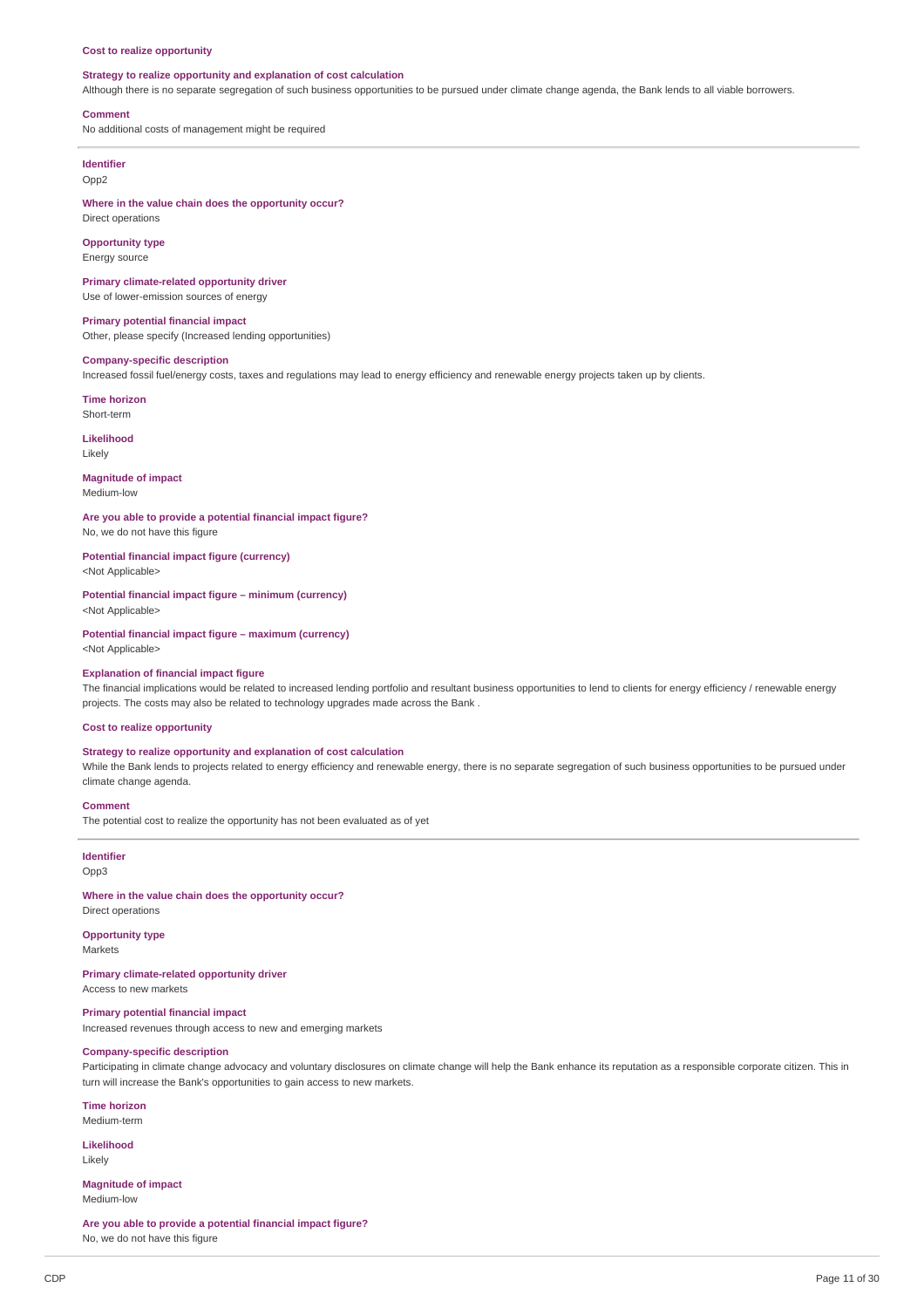#### **Potential financial impact figure (currency)**

<Not Applicable>

#### **Potential financial impact figure – minimum (currency)** <Not Applicable>

### **Potential financial impact figure – maximum (currency)**

<Not Applicable>

#### **Explanation of financial impact figure**

There might not be any direct financial implications but increased market and brand value of the Bank will indirectly enable the Bank to expand its business and attract and retain best talent.

#### **Cost to realize opportunity**

#### **Strategy to realize opportunity and explanation of cost calculation**

The Bank has adopted a Policy Statement on Environment to express its commitment towards sound environmental management, disclose on Business Responsibility initiatives through Business Responsibility Report and emissions reporting through CDP.

#### **Comment**

The actual cost to realize the opportunity has not been evaluated as yet.

### C3. Business Strategy

## C3.1

**(C3.1) Have climate-related risks and opportunities influenced your organization's strategy and/or financial planning?** Yes

## C3.1a

**(C3.1a) Does your organization use climate-related scenario analysis to inform its strategy?** No, and we do not anticipate doing so in the next two years

## C3.1c

**(C3.1c) Why does your organization not use climate-related scenario analysis to inform its strategy?**

From Bank's business perspective, Climate Change may lead to change in mix of lending (as certain businesses become viable and attractive while other become unattractive). However, in view of absence of specific regulatory direction and guidelines on climate change and market situation realities, climate related scenario analysis hasn't been built up as yet..

### C3.1d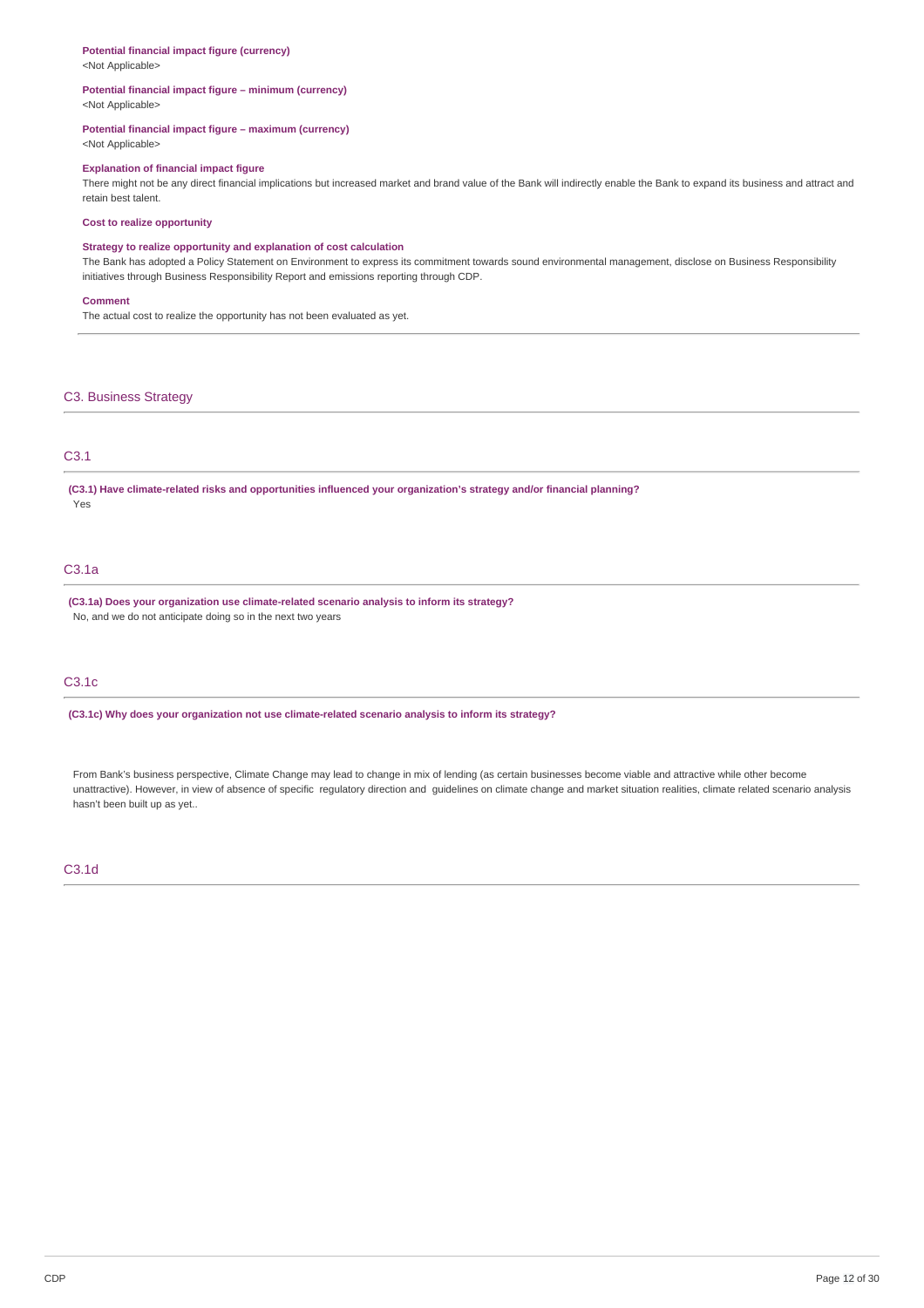### **(C3.1d) Describe where and how climate-related risks and opportunities have influenced your strategy.**

|                                             | Have climate-<br>related risks<br>and<br>opportunities<br>influenced<br>your strategy in<br>this area? | <b>Description of influence</b>                                                                                                                                                                                                                                                                                                                                                                                                                                                                                                                                                                                                                                                                                                                                                                                                                                                                                                                        |
|---------------------------------------------|--------------------------------------------------------------------------------------------------------|--------------------------------------------------------------------------------------------------------------------------------------------------------------------------------------------------------------------------------------------------------------------------------------------------------------------------------------------------------------------------------------------------------------------------------------------------------------------------------------------------------------------------------------------------------------------------------------------------------------------------------------------------------------------------------------------------------------------------------------------------------------------------------------------------------------------------------------------------------------------------------------------------------------------------------------------------------|
| Products<br>and<br>services                 | Yes                                                                                                    | Digital transformation has been one of the key areas of focus for the Bank. Kotak has developed various products and services that enable customers to conduct banking<br>transactions on a digital platform. These digital products and services are energy efficient, resulting in reduction of carbon footprint and contribute to significant paper sayings as well.<br>The Bank encourages customers to choose e-statements for their credit cards. Kotak has modified its processes resulting in reduced environmental impacts associated with its<br>products and services, while also improving customer experience. For example, project velocity was launched to encourage a paperless environment. The project ensured that all<br>types of physical and call-based service requests are processed digitally with minimal manual intervention. This led to a significant reduction of physical forms, thereby reducing paper<br>consumption. |
| Supply<br>chain<br>and/or<br>value<br>chain | Yes                                                                                                    | The Bank has expanded its customer base who are more environmentally conscious and are getting increasingly oriented towards conducting banking services on digital applications.                                                                                                                                                                                                                                                                                                                                                                                                                                                                                                                                                                                                                                                                                                                                                                      |
| Investment Yes<br>in R&D                    |                                                                                                        | In association with NASSCOM, Kotak has launched a co-creation program for start-ups and fintechs in the digital payment space. This program aims to build an innovation ecosystem<br>where start-ups get mentorship and an opportunity to launch their disruptive ideas. As of FY19, the lab has 50+ partners which has led to the launch of international remittance<br>through Ripple and Keya on Google Assistant.                                                                                                                                                                                                                                                                                                                                                                                                                                                                                                                                  |
| Operations Yes                              |                                                                                                        | During the reporting period, several initiatives were undertaken to actively reduce electricity consumption at several Kotak offices. For example, Kotak's server windows landscape was<br>extensively virtualized, energy efficient HVAC systems were introduced and systems were put in place for careful monitoring and reporting of electricity consumption. The Bank also<br>ensures that all its new offices across India are fitted with new and energy efficient technology. The Bank has undertaken several measures to address water management at its large<br>offices. The Bank's initiative to save water includes installation of Auto Power, Generated & Conserved (APGC) and urinal flushing sensors in specific offices. Rainwater harvesting<br>structures have also been installed at some office premises.                                                                                                                         |

## C3.1e

**(C3.1e) Describe where and how climate-related risks and opportunities have influenced your financial planning.**

| Financial          | <b>Description of influence</b>                                                                                                                                                                                         |
|--------------------|-------------------------------------------------------------------------------------------------------------------------------------------------------------------------------------------------------------------------|
| planning           |                                                                                                                                                                                                                         |
| lelements          |                                                                                                                                                                                                                         |
| that have          |                                                                                                                                                                                                                         |
| l been             |                                                                                                                                                                                                                         |
| <b>linfluenced</b> |                                                                                                                                                                                                                         |
|                    | Row Indirect costs  Kotak considers climate related issues while monitoring its carbon footprint and in its credit appraisal for term loans. As part of being energy efficient, Kotak allocates a portion of its annual |
| Capital            | budget towards investment in deploying energy efficient infrastructure and increasing the use of green technology. Accordingly, capital expenditure is impacted. Kotak is also focused on                               |
| allocation         | reducing emissions through energy savings and reduced paper consumption. These initiatives helped decrease indirect costs at the bank. Kotak goes beyond statutory compliance by                                        |
| Access to          | implementation of responsible environmental and social management practices within its business operations. This will help the Bank improve its market value and enhance its access to capital                          |
| capital            | from investors                                                                                                                                                                                                          |

## C3.1f

(C3.1f) Provide any additional information on how climate-related risks and opportunities have influenced your strategy and financial planning (optional).

## C-FS3.2

**(C-FS3.2) Are climate-related issues considered in the policy framework of your organization?** Yes, both of the above

## C-FS3.2a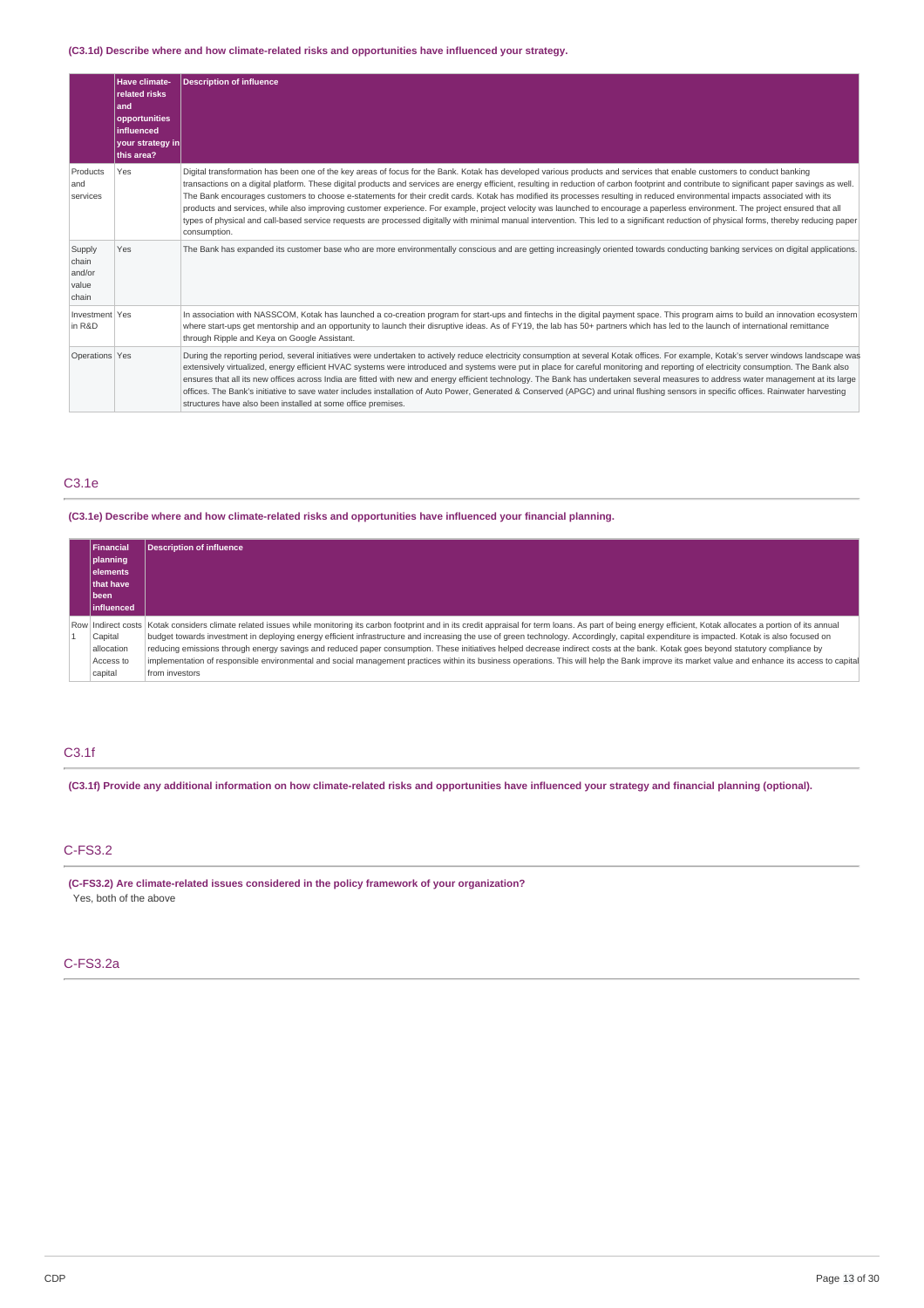### **(C-FS3.2a) In which policies are climate-related issues integrated?**

|                                                      | <b>Type</b><br>l of       | coverage<br>policy of policy            | <b>Portfolio Description</b>                                                                                                                                                                                                                                                                                                                                                                                                                                                          |
|------------------------------------------------------|---------------------------|-----------------------------------------|---------------------------------------------------------------------------------------------------------------------------------------------------------------------------------------------------------------------------------------------------------------------------------------------------------------------------------------------------------------------------------------------------------------------------------------------------------------------------------------|
| Bank lending<br>(Bank)                               |                           | Credit   All of the<br>policy portfolio | The Bank's Credit Policy restricts against bank finance in certain segments. Further, the Bank had adopted Social Environmental Management System Plan (SEMS Plan),<br>pursuant to agreement with International Finance Corporation (IFC). The SEMS Plan covers the scope & applicability, operational guidelines, roles & responsibilities, SEMS<br>questionnaire to be answered, Exclusion list of activities, etc. These quidelines are applied in the wholesale banking business. |
| Investing<br>(Asset<br>manager)                      | $<$ Not<br>able>          | $<$ Not<br>Applic Applicabl<br> e>      | <not applicable=""></not>                                                                                                                                                                                                                                                                                                                                                                                                                                                             |
| Investing<br>(Asset owner)                           | $<$ Not<br>able>          | $<$ Not<br>Applic Applicabl<br> e>      | <not applicable=""></not>                                                                                                                                                                                                                                                                                                                                                                                                                                                             |
| Insurance<br>underwriting<br>(Insurance)<br>company) | <not<br>able&gt;</not<br> | $<$ Not<br>Applic Applicabl<br> e>      | <not applicable=""></not>                                                                                                                                                                                                                                                                                                                                                                                                                                                             |
| Other products<br>and services,<br>please specify    | select select             | Please Please                           | Not Applicable. There are no other products or services that have a portfolio.                                                                                                                                                                                                                                                                                                                                                                                                        |

## C-FS3.2b

### (C-FS3.2b) Describe your exclusion policies related to industries and/or activities exposed or contributing to climate-related risks.

| Type of<br>exclusion<br>policy |         | <b>Portfolio Application</b> | <b>Description</b>                                                                                                                                                                |
|--------------------------------|---------|------------------------------|-----------------------------------------------------------------------------------------------------------------------------------------------------------------------------------|
| Other.                         | Bank    | Other, please                | The Bank's Corporate Credit Policy restricts against bank finance in certain segments and as per RBI quidelines: Exclusion list of activities are: • Production or trade in       |
| please                         | lendina | specify (New and             | any product or activity deemed illegal under host country laws or regulations or international conventions and agreements; • Trade in wildlife or wildlife products               |
| specify                        |         | existina                     | requlated under CITES; • Production and trade in radioactive materials; • Production or trade in or use of un-bonded asbestos fibres; • Commercial logging operations or          |
| (Sectors                       |         |                              | business/investment the purchase of logging equipment for use in primary tropical moist forest; Further, the Bank had adopted Social Environmental Management System Plan (SEMS   |
| that has                       |         |                              | for new and existing   Plan), pursuant to agreement with International Finance Corporation (IFC). The SEMS Plan covers the scope & applicability, operational quidelines, roles & |
| direct and                     |         | projects)                    | responsibilities, SEMS questionnaire to be answered, Exclusion list of activities, etc. These guidelines are applied in Wholesale Banking Group of the Bank, dealing with         |
| indirect                       |         |                              | 'Corporate' exposures. The SEMS Plan objectives are to ensure that the projects financed • are socially and environmentally sustainable; • do not fall under the                  |
| impact on                      |         |                              | exclusion list; • are designed and operated in compliance with applicable national regulatory requirements.                                                                       |
| climate                        |         |                              |                                                                                                                                                                                   |
| change)                        |         |                              |                                                                                                                                                                                   |

## C4. Targets and performance

### C4.1

**(C4.1) Did you have an emissions target that was active in the reporting year?** No target

## C4.1c

### (C4.1c) Explain why you did not have an emissions target, and forecast how your emissions will change over the next five years.

|  | Primary  | <b>Five-year forecast</b>                                                                               | Please explain                                                                                                                                                                                            |
|--|----------|---------------------------------------------------------------------------------------------------------|-----------------------------------------------------------------------------------------------------------------------------------------------------------------------------------------------------------|
|  | reason   |                                                                                                         |                                                                                                                                                                                                           |
|  |          | Row Important   The footprint of the organisation has increased to 1,600 Branches and 2,519 ATMs spread | We are currently focusing on implementing environmental management systems and energy saving                                                                                                              |
|  |          | but not an   across 700+ locations in India. While the Bank will continue to expand its presence, the   | initiatives across all our facilities in India in a phased manner. Through these initiatives, we intend to                                                                                                |
|  |          |                                                                                                         | immediate increase in physical infrastructure will be limited due to our increased commitment of providing measure energy usage and capture associated savings within our operations. Post the successful |
|  | business | digital banking solutions. Hence, over the next five years, we do not see any significant               | execution of these programmes, we anticipate to set realistic targets to reduce our emissions and                                                                                                         |
|  | priority | increase in GHG emissions.                                                                              | carbon footprint.                                                                                                                                                                                         |

## C4.2

**(C4.2) Did you have any other climate-related targets that were active in the reporting year?** No other climate-related targets

## C4.3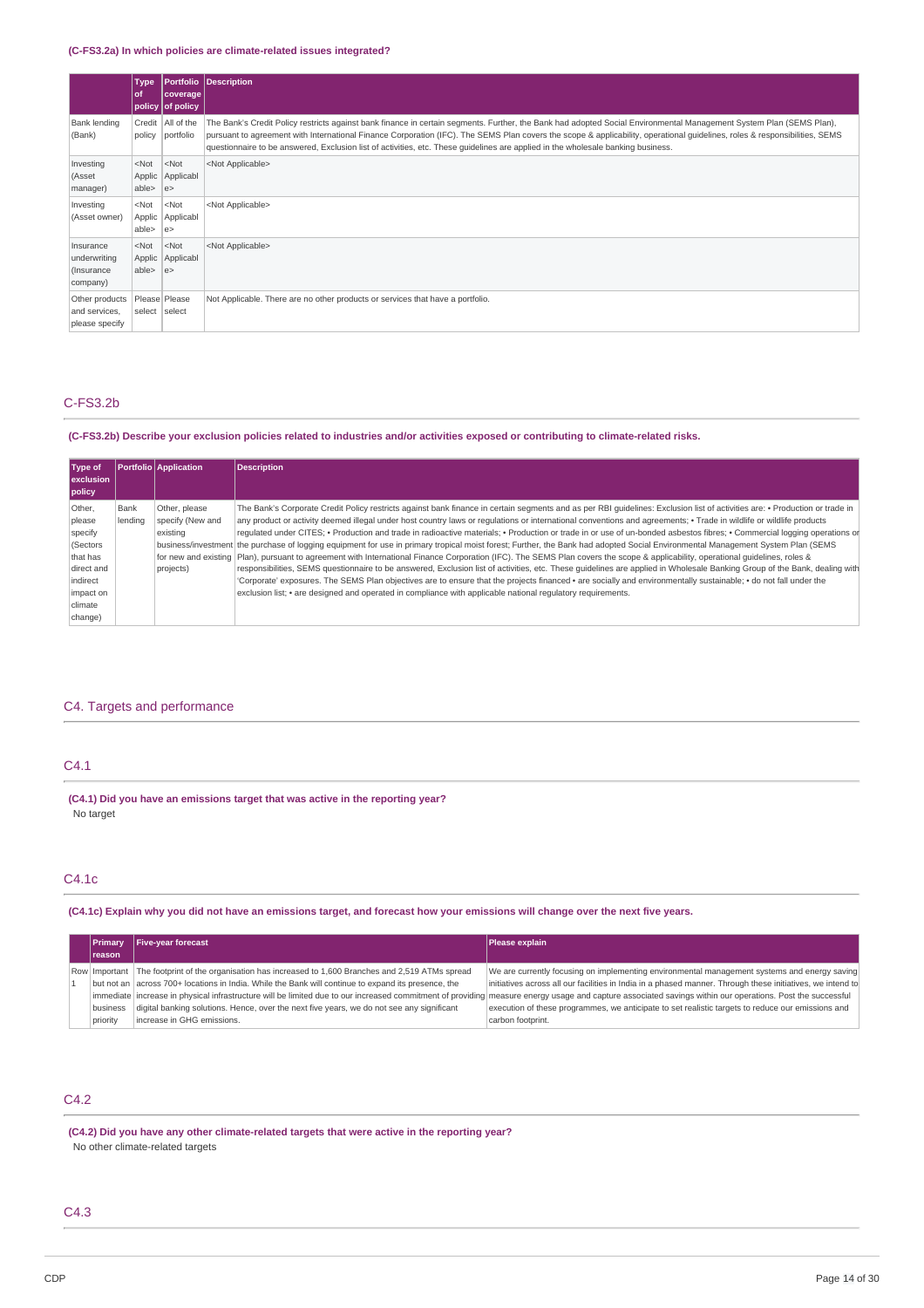#### (C4.3) Did you have emissions reduction initiatives that were active within the reporting year? Note that this can include those in the planning and/or **implementation phases.**

Yes

## C4.3a

### (C4.3a) Identify the total number of initiatives at each stage of development, and for those in the implementation stages, the estimated CO2e savings.

|                           | Number of initiatives | Total estimated annual CO2e savings in metric tonnes CO2e (only for rows marked *) |
|---------------------------|-----------------------|------------------------------------------------------------------------------------|
| Under investigation       |                       |                                                                                    |
| To be implemented*        |                       |                                                                                    |
| Implementation commenced* |                       |                                                                                    |
| Implemented*              |                       | 766                                                                                |
| Not to be implemented     |                       |                                                                                    |

### C4.3b

**(C4.3b) Provide details on the initiatives implemented in the reporting year in the table below.**

**Initiative category & Initiative type**

Low-carbon energy consumption **Window Consumption** Window Consumption **Window Consumption** Window Consumption **Window Consumption** 

**Estimated annual CO2e savings (metric tonnes CO2e)**

#### **Scope(s)**

Scope 2 (location-based)

**Voluntary/Mandatory** Voluntary

**Annual monetary savings (unit currency – as specified in C0.4)**

**Investment required (unit currency – as specified in C0.4)**

### **Payback period**

Please select

#### **Estimated lifetime of the initiative** Ongoing

#### **Comment**

Procurement of renewable energy (wind energy) under open access scheme. Monetary savings from implementation of this initiative is yet to be estimated.

| Initiative category & Initiative type |  |
|---------------------------------------|--|
|---------------------------------------|--|

Energy efficiency in production processes **Process** Process optimization

**Estimated annual CO2e savings (metric tonnes CO2e)**

## **Scope(s)**

Scope 2 (location-based)

**Voluntary/Mandatory** Voluntary

**Annual monetary savings (unit currency – as specified in C0.4)**

**Investment required (unit currency – as specified in C0.4)**

**Payback period** Please select

### **Estimated lifetime of the initiative** Ongoing

#### **Comment**

Optimizing operational hours of electrical equipment. Monetary savings due to the implementation of this initiative is yet to be estimated by Kotak

**Initiative category & Initiative type**

### Energy efficiency in production processes **Process optimization**

### **Estimated annual CO2e savings (metric tonnes CO2e)**

**Scope(s)**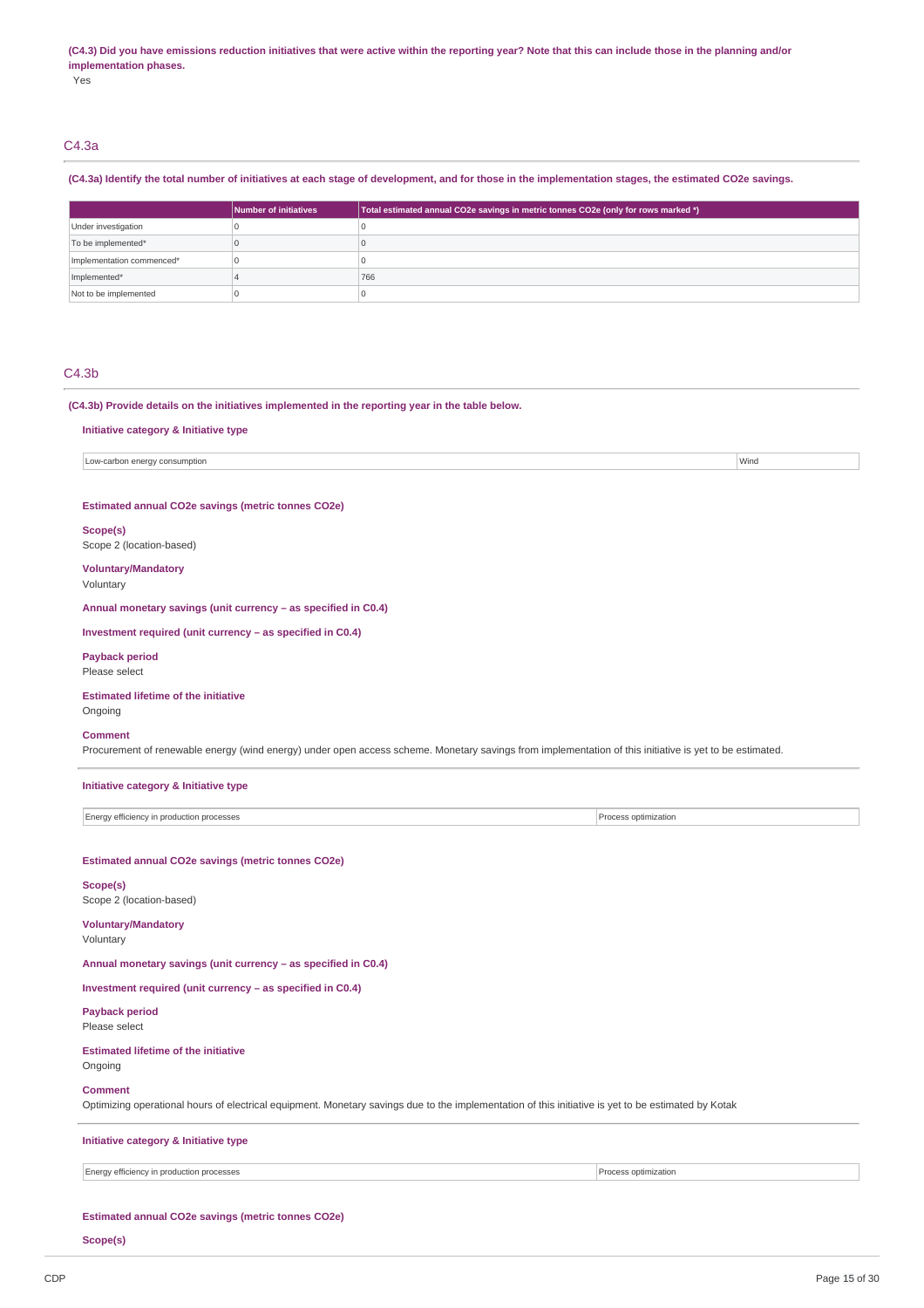| <b>Voluntary/Mandatory</b><br>Voluntary                                                                                                                                                                                        |                                                                              |  |  |
|--------------------------------------------------------------------------------------------------------------------------------------------------------------------------------------------------------------------------------|------------------------------------------------------------------------------|--|--|
| Annual monetary savings (unit currency - as specified in C0.4)                                                                                                                                                                 |                                                                              |  |  |
| Investment required (unit currency - as specified in C0.4)                                                                                                                                                                     |                                                                              |  |  |
| <b>Payback period</b><br>Please select                                                                                                                                                                                         |                                                                              |  |  |
| <b>Estimated lifetime of the initiative</b><br>Ongoing                                                                                                                                                                         |                                                                              |  |  |
| <b>Comment</b><br>Regular monitoring, evaluation, maintenance and timely replacement of electrical equipment by technicians. Monetary savings due to the implementation of this initiative is<br>yet to be estimated by Kotak. |                                                                              |  |  |
| Initiative category & Initiative type                                                                                                                                                                                          |                                                                              |  |  |
| Energy efficiency in buildings                                                                                                                                                                                                 | Other, please specify (Installation of 4,130 sq. m. of carbon neutral floor) |  |  |
| Estimated annual CO2e savings (metric tonnes CO2e)<br>43                                                                                                                                                                       |                                                                              |  |  |
| Scope(s)<br>Scope 2 (location-based)                                                                                                                                                                                           |                                                                              |  |  |
| <b>Voluntary/Mandatory</b><br>Voluntary                                                                                                                                                                                        |                                                                              |  |  |
| Annual monetary savings (unit currency - as specified in C0.4)                                                                                                                                                                 |                                                                              |  |  |
| Investment required (unit currency - as specified in C0.4)                                                                                                                                                                     |                                                                              |  |  |
| <b>Payback period</b><br>Please select                                                                                                                                                                                         |                                                                              |  |  |
| <b>Estimated lifetime of the initiative</b><br>Ongoing                                                                                                                                                                         |                                                                              |  |  |
| <b>Comment</b>                                                                                                                                                                                                                 |                                                                              |  |  |

Installation of 4,130 sq. m. of carbon neutral floor. Monetary savings due to the implementation of this initiative is yet to be estimated by Kotak.

## C4.3c

Scope 2 (location-based)

**(C4.3c) What methods do you use to drive investment in emissions reduction activities?**

| Method                              |                                                                                                                   |
|-------------------------------------|-------------------------------------------------------------------------------------------------------------------|
| Financial optimization calculations | The processes implemented and activities conducted towards energy savings helps reduce Kotak's operational costs. |

C4.5

(C4.5) Do you classify any of your existing goods and/or services as low-carbon products or do they enable a third party to avoid GHG emissions? No

## C5. Emissions methodology

## C5.1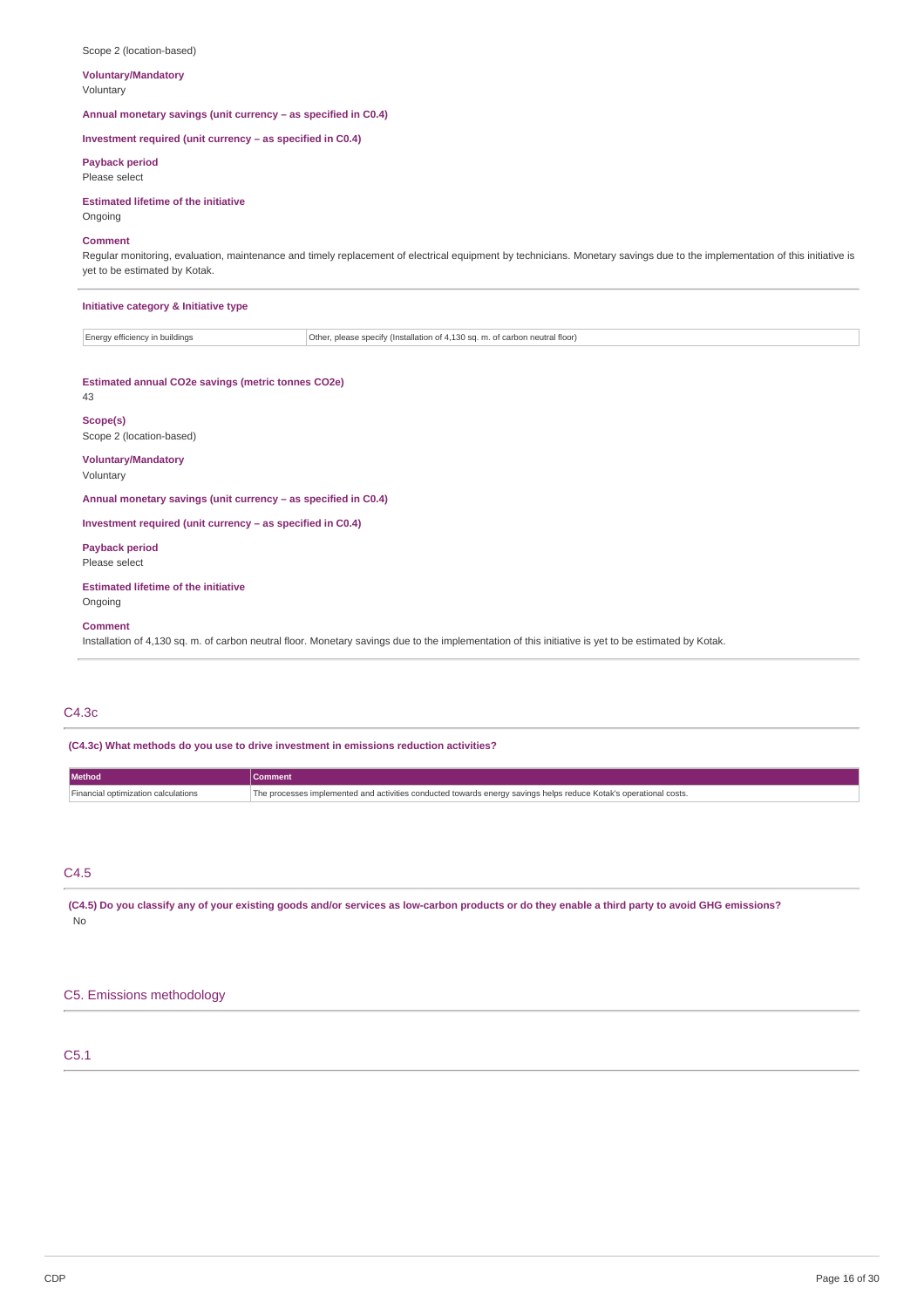### **(C5.1) Provide your base year and base year emissions (Scopes 1 and 2).**

### **Scope 1**

**Base year start**

April 1 2013

**Base year end** March 31 2014

**Base year emissions (metric tons CO2e)** 56.82

**Comment**

**Scope 2 (location-based)**

**Base year start** April 1 2013

**Base year end** March 31 2014

**Base year emissions (metric tons CO2e)** 14003.28

**Comment**

**Scope 2 (market-based)**

**Base year start**

**Base year end**

**Base year emissions (metric tons CO2e)**

**Comment**

## C5.2

(C5.2) Select the name of the standard, protocol, or methodology you have used to collect activity data and calculate emissions.

India GHG Inventory Programme

IPCC Guidelines for National Greenhouse Gas Inventories, 2006

The Greenhouse Gas Protocol: A Corporate Accounting and Reporting Standard (Revised Edition)

## C6. Emissions data

C6.1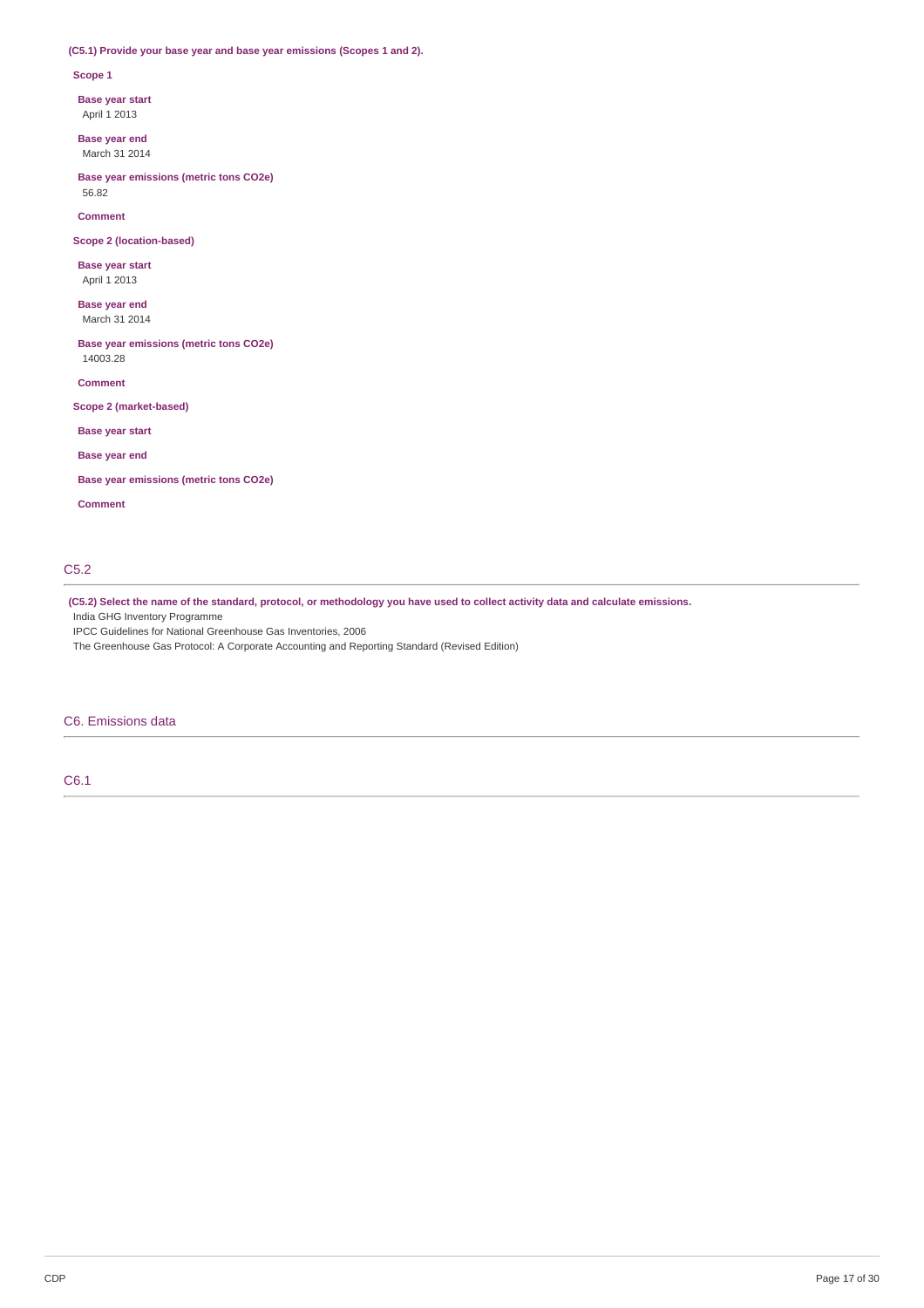### **(C6.1) What were your organization's gross global Scope 1 emissions in metric tons CO2e?**

#### **Reporting year**

**Gross global Scope 1 emissions (metric tons CO2e)** 90.78

**Start date** April 1 2019

**End date** March 31 2020

**Comment**

## **Past year 1**

**Gross global Scope 1 emissions (metric tons CO2e)** 70.19

**Start date**

April 1 2018

**End date** March 31 2019

**Comment**

### **Past year 2**

**Gross global Scope 1 emissions (metric tons CO2e)**

773 **Start date**

April 1 2017

**End date** March 31 2018

**Comment**

**Past year 3**

**Gross global Scope 1 emissions (metric tons CO2e)** 138.78

**Start date** April 1 2016

**End date** March 31 2017

**Comment**

## C6.2

**(C6.2) Describe your organization's approach to reporting Scope 2 emissions.**

### **Row 1**

**Scope 2, location-based**

We are reporting a Scope 2, location-based figure

## **Scope 2, market-based**

We have no operations where we are able to access electricity supplier emission factors or residual emissions factors and are unable to report a Scope 2, market-based figure

#### **Comment**

Electricity purchased by all our locations is sourced through the national grid. We do not have any specific contractual instruments that may include energy attribute certificates or supplier specific emission factors.

## C6.3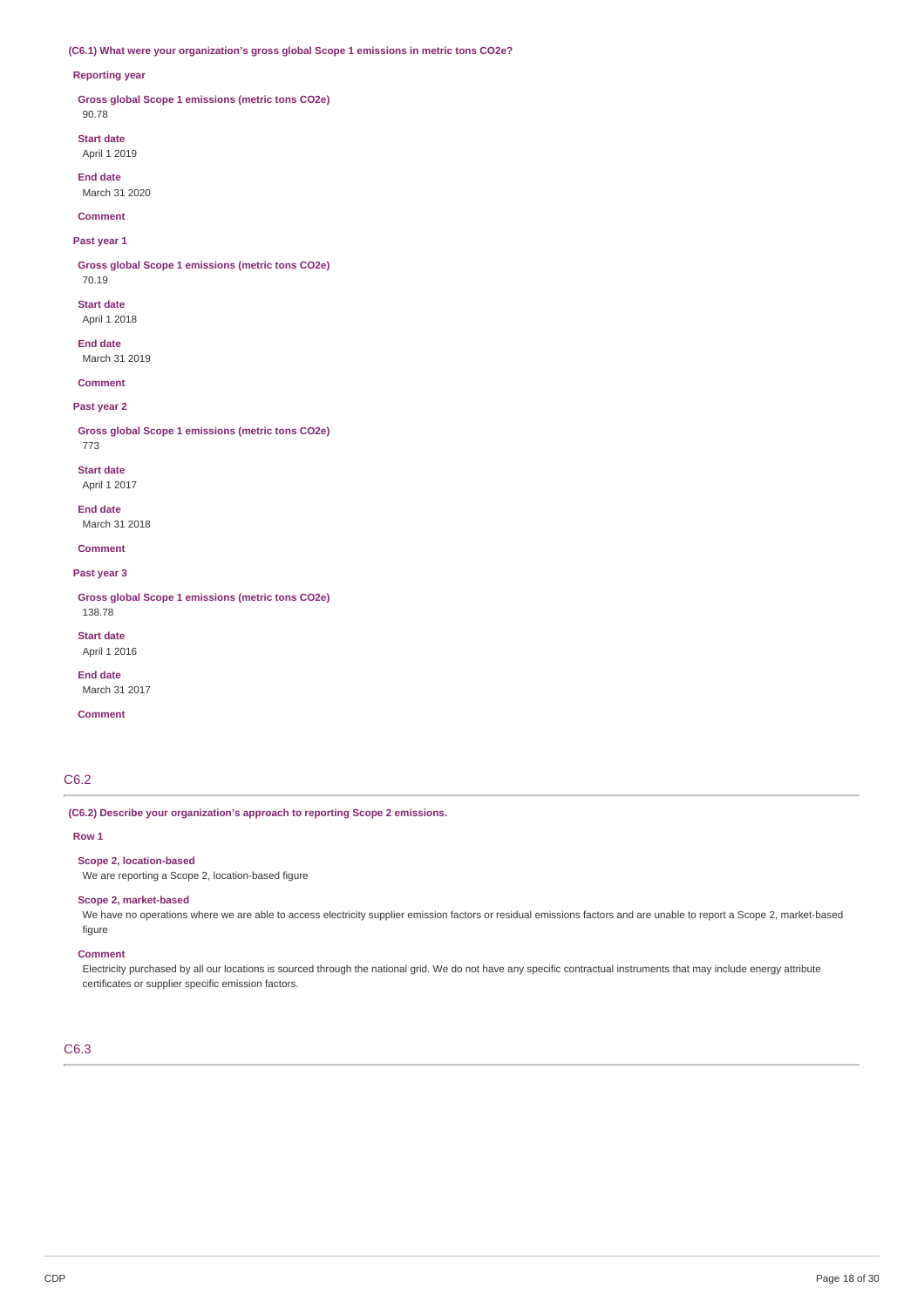### **(C6.3) What were your organization's gross global Scope 2 emissions in metric tons CO2e?**

### **Reporting year**

**Scope 2, location-based** 69780

**Scope 2, market-based (if applicable)** <Not Applicable>

**Start date** April 1 2019

**End date** March 31 2020

**Comment**

**Past year 1**

**Scope 2, location-based** 77750.41

**Scope 2, market-based (if applicable)** <Not Applicable>

**Start date** April 1 2018

**End date** March 31 2019

## **Comment**

**Past year 2**

**Scope 2, location-based** 67593

**Scope 2, market-based (if applicable)** <Not Applicable>

**Start date** April 1 2017

**End date** March 31 2018

**Comment**

**Past year 3**

**Scope 2, location-based** 21635.82

**Scope 2, market-based (if applicable)** <Not Applicable>

**Start date** April 1 2016

**End date** March 31 2017

**Comment**

## C6.4

(C6.4) Are there any sources (e.g. facilities, specific GHGs, activities, geographies, etc.) of Scope 1 and Scope 2 emissions that are within your selected reporting **boundary which are not included in your disclosure?**

Yes

C6.4a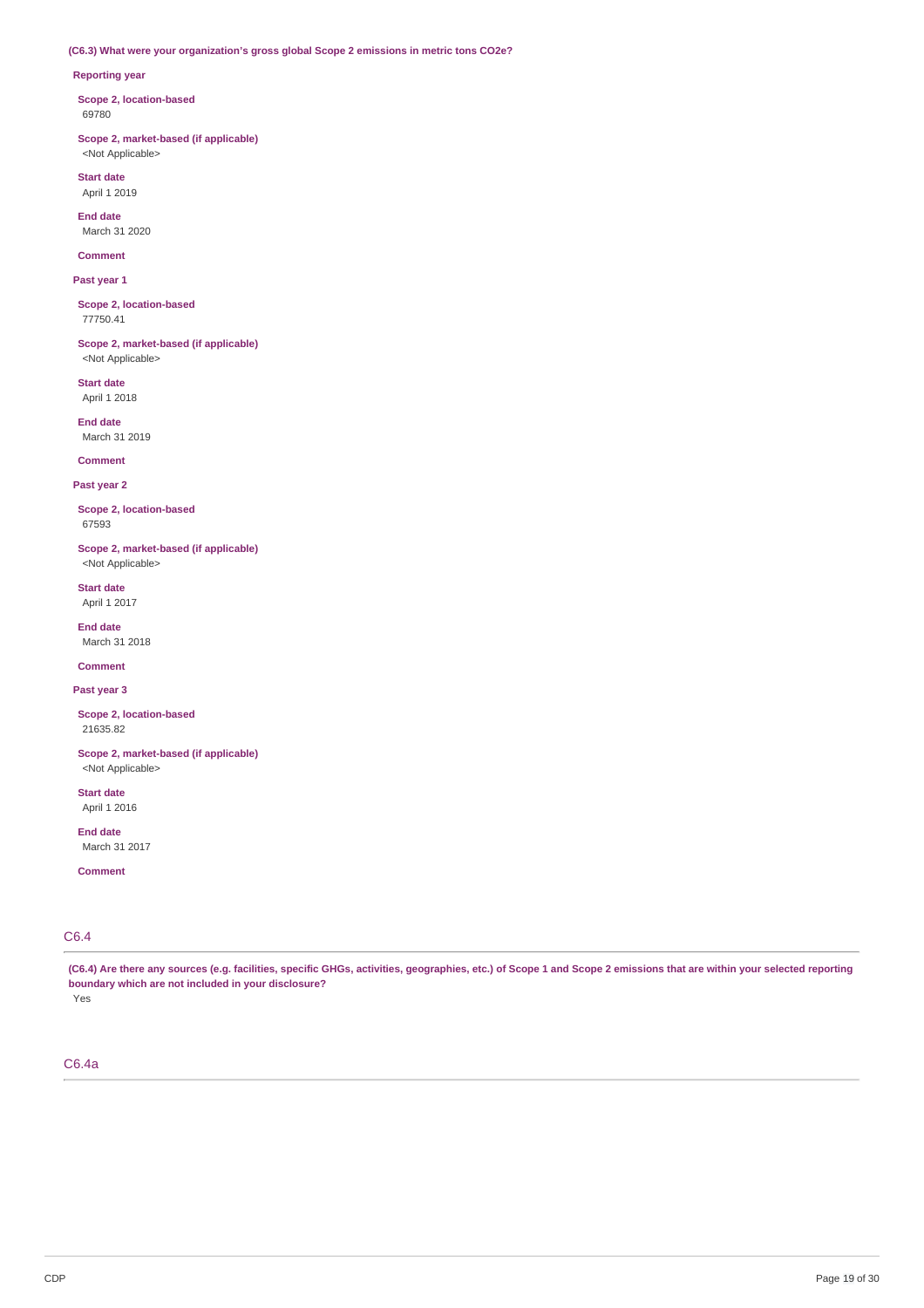(C6.4a) Provide details of the sources of Scope 1 and Scope 2 emissions that are within your selected reporting boundary which are not included in your **disclosure.**

### **Source**

1,237 ATMs, 128 small offices, and 3 other offices

## **Relevance of Scope 1 emissions from this source**

Emissions are relevant but not yet calculated

#### **Relevance of location-based Scope 2 emissions from this source** Emissions are relevant but not yet calculated

**Relevance of market-based Scope 2 emissions from this source (if applicable)**

No emissions from this source

#### **Explain why this source is excluded**

## C6.5

**(C6.5) Account for your organization's gross global Scope 3 emissions, disclosing and explaining any exclusions.**

#### **Purchased goods and services**

**Evaluation status**

Not evaluated

**Metric tonnes CO2e** <Not Applicable>

#### **Emissions calculation methodology**

<Not Applicable>

**Percentage of emissions calculated using data obtained from suppliers or value chain partners**

<Not Applicable>

#### **Please explain**

The Bank is yet to conduct a comprehensive carbon footprint to assess scope 3 emissions from its products and services

#### **Capital goods**

**Evaluation status**

Relevant, calculated

## **Metric tonnes CO2e**

39.56

### **Emissions calculation methodology**

Kotak accounts spending for IT-related purchases and is classified in two groups: purchases related to IT hardware such as Desktop, Laptop, Printers, Scanners, Servers, Storage devices, Firewalls, Network devices, etc,. and purchases related to spare parts i.e. consumables including ATM spare parts, end-user spares, and tapes. The emission factor used is from DEFRA 2012 - kgCO2e per unit expenditure. The DEFRA 2012 emission factor is for the complete life cycle of goods from extraction and production to transportation and distribution.

**Percentage of emissions calculated using data obtained from suppliers or value chain partners**

 $\Omega$ 

#### **Please explain**

**Fuel-and-energy-related activities (not included in Scope 1 or 2)**

**Evaluation status** Not evaluated

**Metric tonnes CO2e** <Not Applicable>

#### **Emissions calculation methodology**

<Not Applicable>

**Percentage of emissions calculated using data obtained from suppliers or value chain partners**

## <Not Applicable> **Please explain**

The Bank is yet to conduct comprehensive carbon footprint to assess scope 3 emissions from our fuel and energy related activities not included in scope 1 and 2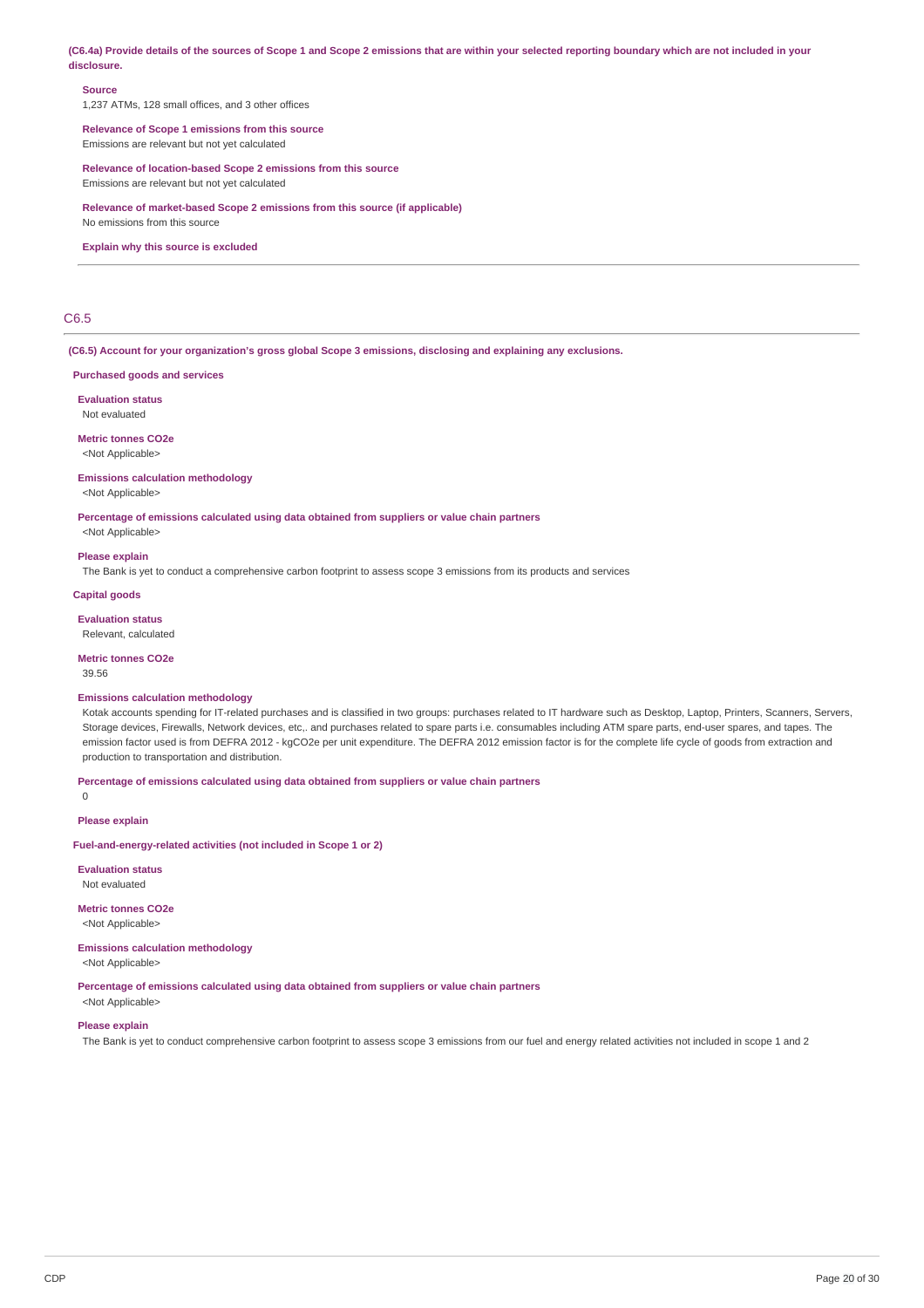#### **Upstream transportation and distribution**

**Evaluation status** Not evaluated

**Metric tonnes CO2e** <Not Applicable>

#### **Emissions calculation methodology**

<Not Applicable>

**Percentage of emissions calculated using data obtained from suppliers or value chain partners**

<Not Applicable>

### **Please explain**

The Bank is yet to conduct comprehensive carbon footprint to assess scope 3 emissions from our upstream transportation and distribution

#### **Waste generated in operations**

**Evaluation status** Not evaluated

**Metric tonnes CO2e** <Not Applicable>

#### **Emissions calculation methodology**

<Not Applicable>

**Percentage of emissions calculated using data obtained from suppliers or value chain partners**

## <Not Applicable> **Please explain**

The Bank is yet to conduct comprehensive carbon footprint to assess scope 3 emissions from our waste generated in operations

**Business travel**

**Evaluation status** Relevant, calculated

**Metric tonnes CO2e** 4203.79

#### **Emissions calculation methodology**

For all business air travel, the sector of travel and distance traveled is recorded. Using passenger-kilometers and default emission factors, the emissions generated are estimated. Source of Emission Factors for domestic travel: http://www.ghgprotocol.org/calculation-tools/all-tools - Emission Factor from cross-sector tools excel. Under this methodology the travels are categorized as Domestic (<463 km), Short Haul >= 463 km & <1108 km) & Long Haul (>= 1108 km). For each journey, the distance between the starting point and destination is calculated and the total passenger-km in each category is used to calculate the total emissions by multiplying with the emission factors given in the above tool. The emission factors have also been selected as per the class of travel i.e. economy class or business class. Similarly, the source of emissions factors used for international travel is Guidelines to DEFRA's / DECC's Greenhouse Gas Conversion Factors for company reporting: http://archive.defra.gov.uk/environment/business/reporting/conversion-factors.htm. Classification of emissions factors as per the distance traveled stays the same i.e. <463

km, >463km-<1108km, and >1108 km for international travel.

**Percentage of emissions calculated using data obtained from suppliers or value chain partners**

 $\Omega$ 

**Please explain**

**Employee commuting**

**Evaluation status** Relevant, calculated

## **Metric tonnes CO2e**

46.827

#### **Emissions calculation methodology**

For employee commute travel distance, we have considered two metros - Mumbai and New Delhi, for employee commute Scope 3 emissions. These two cities account for the majority number of the bank's workforce. Using the travel kilometers and default emission factors, the emissions generated are estimated. Source of Emission Factors: World Resources Institute (2015). GHG Protocol calculation tool for mobile combustion. Version 2.6, (http://www.ghaprotocol.org/calculation-tools/all-tools) Under this methodology, the travels are categorized as diesel car travel hatchback and SUV (based on the capacity of the car) and diesel bus travel. For each journey, the distance between the starting point and destination is calculated and the total passenger km in each category is then used to calculate the total emissions by multiplying with the emission factors given in the above tool.

**Percentage of emissions calculated using data obtained from suppliers or value chain partners**

 $\Omega$ 

**Please explain**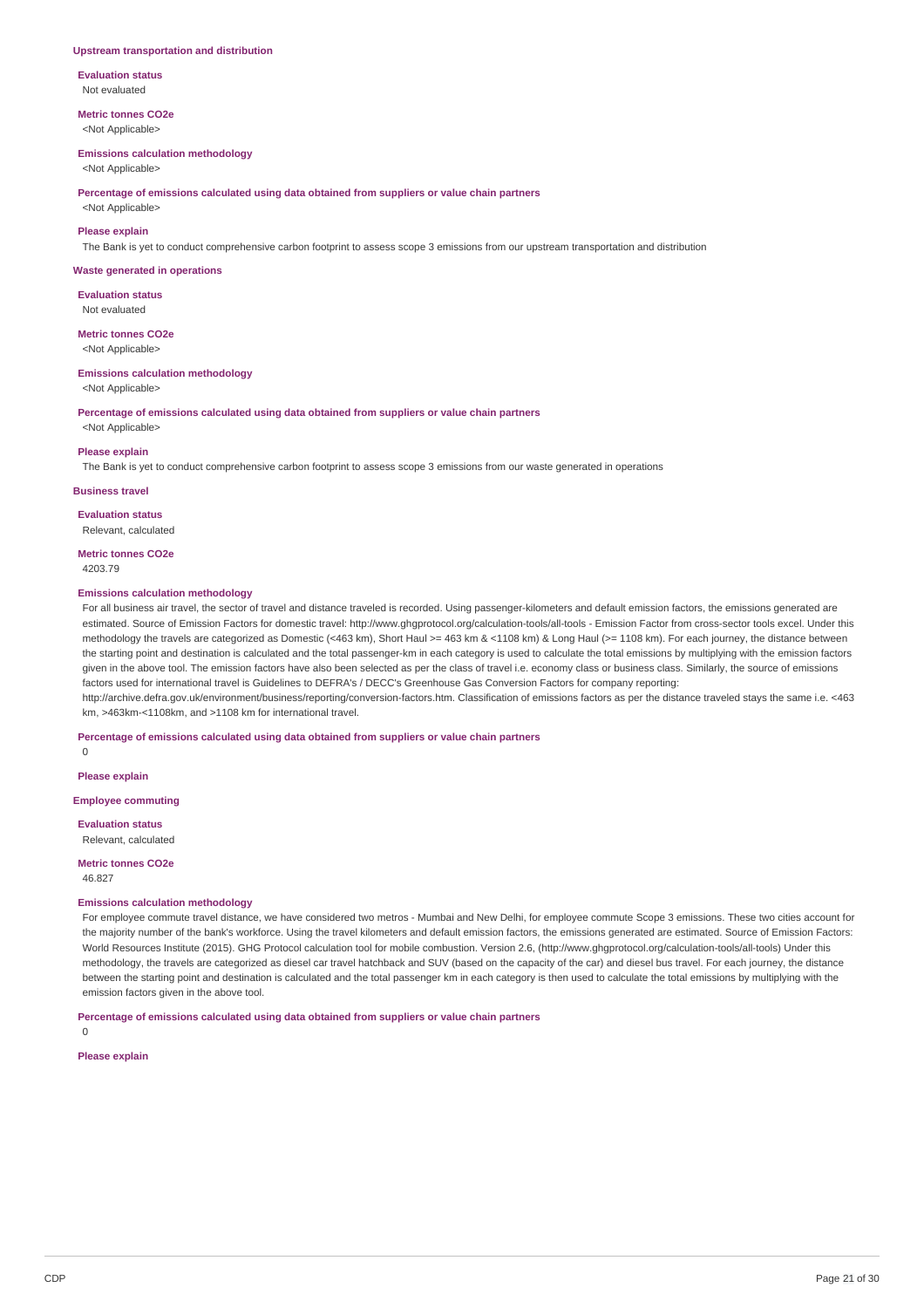#### **Upstream leased assets**

**Evaluation status** Not evaluated

**Metric tonnes CO2e** <Not Applicable>

#### **Emissions calculation methodology**

<Not Applicable>

**Percentage of emissions calculated using data obtained from suppliers or value chain partners**

<Not Applicable>

### **Please explain**

The Bank is yet to conduct a comprehensive carbon footprint to assess scope 3 emissions for our upstream leased assets

#### **Downstream transportation and distribution**

**Evaluation status** Not evaluated

#### **Metric tonnes CO2e** <Not Applicable>

#### **Emissions calculation methodology**

<Not Applicable>

**Percentage of emissions calculated using data obtained from suppliers or value chain partners**

<Not Applicable>

#### **Please explain**

The Bank is yet to conduct a comprehensive carbon footprint to assess scope 3 emissions for our downstream transportation and distribution

#### **Processing of sold products**

**Evaluation status** Not relevant, explanation provided

**Metric tonnes CO2e**

<Not Applicable>

#### **Emissions calculation methodology**

<Not Applicable>

**Percentage of emissions calculated using data obtained from suppliers or value chain partners** <Not Applicable>

### **Please explain**

We are in the banking services industry which does not have significant processing of sold products

### **Use of sold products**

**Evaluation status**

Not relevant, explanation provided

**Metric tonnes CO2e** <Not Applicable>

### **Emissions calculation methodology**

<Not Applicable>

**Percentage of emissions calculated using data obtained from suppliers or value chain partners** <Not Applicable>

#### **Please explain**

We are in the banking services industry which does not have significant use of sold products

### **End of life treatment of sold products**

**Evaluation status**

Not relevant, explanation provided

## **Metric tonnes CO2e**

<Not Applicable>

## **Emissions calculation methodology**

<Not Applicable>

**Percentage of emissions calculated using data obtained from suppliers or value chain partners**

## <Not Applicable> **Please explain**

We are in the banking services industry which does not have significant end of life treatment of sold products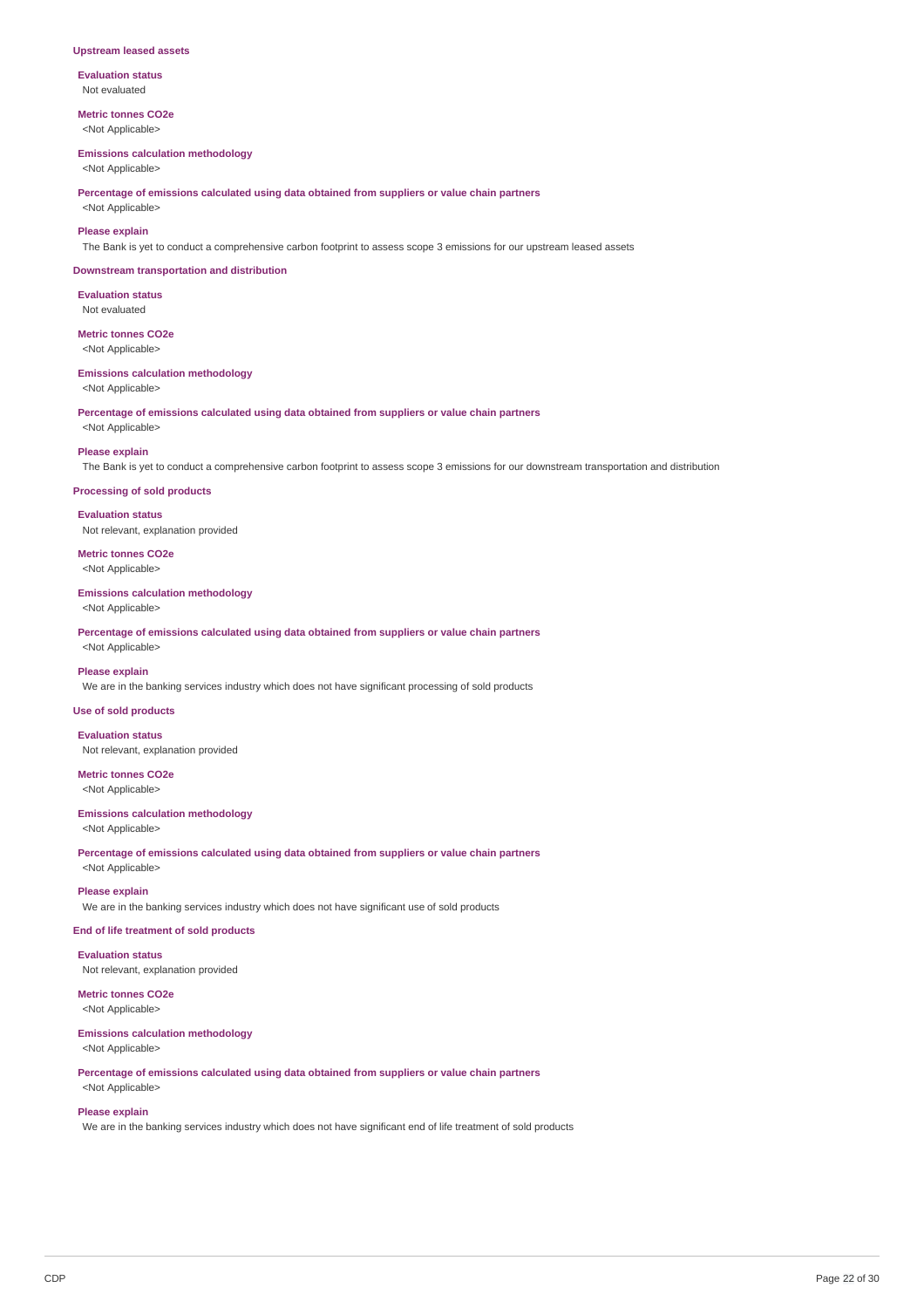#### **Downstream leased assets**

**Evaluation status** Not evaluated

**Metric tonnes CO2e** <Not Applicable>

#### **Emissions calculation methodology**

<Not Applicable>

**Percentage of emissions calculated using data obtained from suppliers or value chain partners**

<Not Applicable>

**Please explain** The Bank is yet to conduct comprehensive carbon footprint to assess scope 3 emissions for our downstream leased assets

#### **Franchises**

**Evaluation status** Not relevant, explanation provided

**Metric tonnes CO2e** <Not Applicable>

#### **Emissions calculation methodology**

<Not Applicable>

**Percentage of emissions calculated using data obtained from suppliers or value chain partners** <Not Applicable>

# **Please explain**

There are no franchise operations for the Bank.

### **Other (upstream)**

**Evaluation status** Not evaluated

**Metric tonnes CO2e** <Not Applicable>

#### **Emissions calculation methodology**

<Not Applicable>

**Percentage of emissions calculated using data obtained from suppliers or value chain partners** <Not Applicable>

### **Please explain**

### **Other (downstream)**

**Evaluation status** Not evaluated

**Metric tonnes CO2e** <Not Applicable>

## **Emissions calculation methodology**

<Not Applicable>

**Percentage of emissions calculated using data obtained from suppliers or value chain partners** <Not Applicable>

## **Please explain**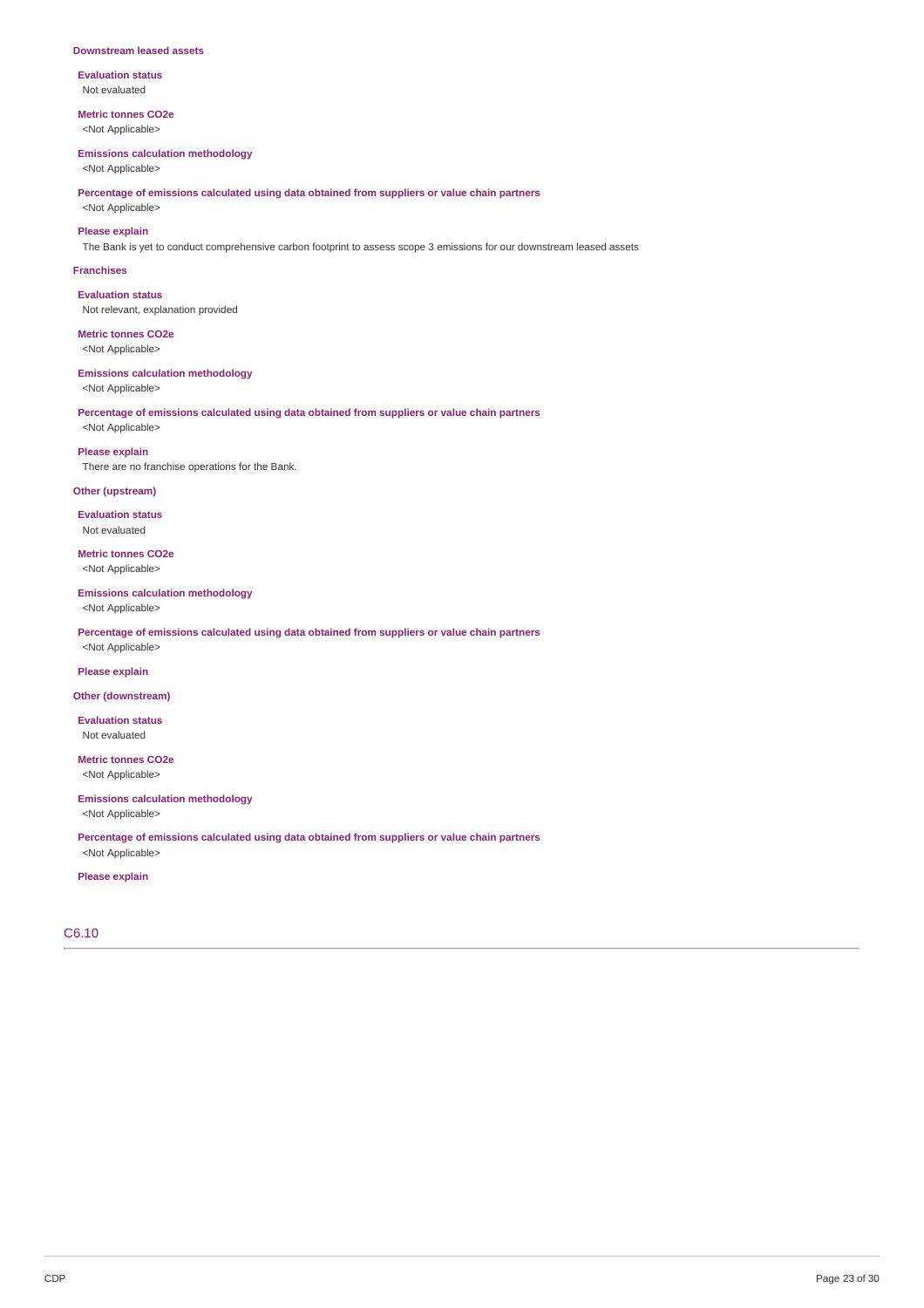(C6.10) Describe your gross global combined Scope 1 and 2 emissions for the reporting year in metric tons CO2e per unit currency total revenue and provide any **additional intensity metrics that are appropriate to your business operations.**

#### **Intensity figure**

**Metric numerator (Gross global combined Scope 1 and 2 emissions, metric tons CO2e)** 69870

**Metric denominator**

unit total revenue

**Metric denominator: Unit total**

**Scope 2 figure used** Location-based

**% change from previous year**

**Direction of change** <Not Applicable>

**Reason for change**

**Intensity figure** 1.396

**Metric numerator (Gross global combined Scope 1 and 2 emissions, metric tons CO2e)** 69870

**Metric denominator** full time equivalent (FTE) employee

**Metric denominator: Unit total** 50034

**Scope 2 figure used** Location-based

**% change from previous year** 43

**Direction of change** Decreased

#### **Reason for change**

Scope 1 and 2 Emissions decreased by 10% and the number of employees has increased by 58% due to considering the entire workforce. The significant increase in the number of employees due to an increase in the reporting boundary has resulted in a decrease in the emissions intensity per FTE

### C7. Emissions breakdowns

## C7.9

(C7.9) How do your gross global emissions (Scope 1 and 2 combined) for the reporting year compare to those of the previous reporting year? Decreased

## C7.9a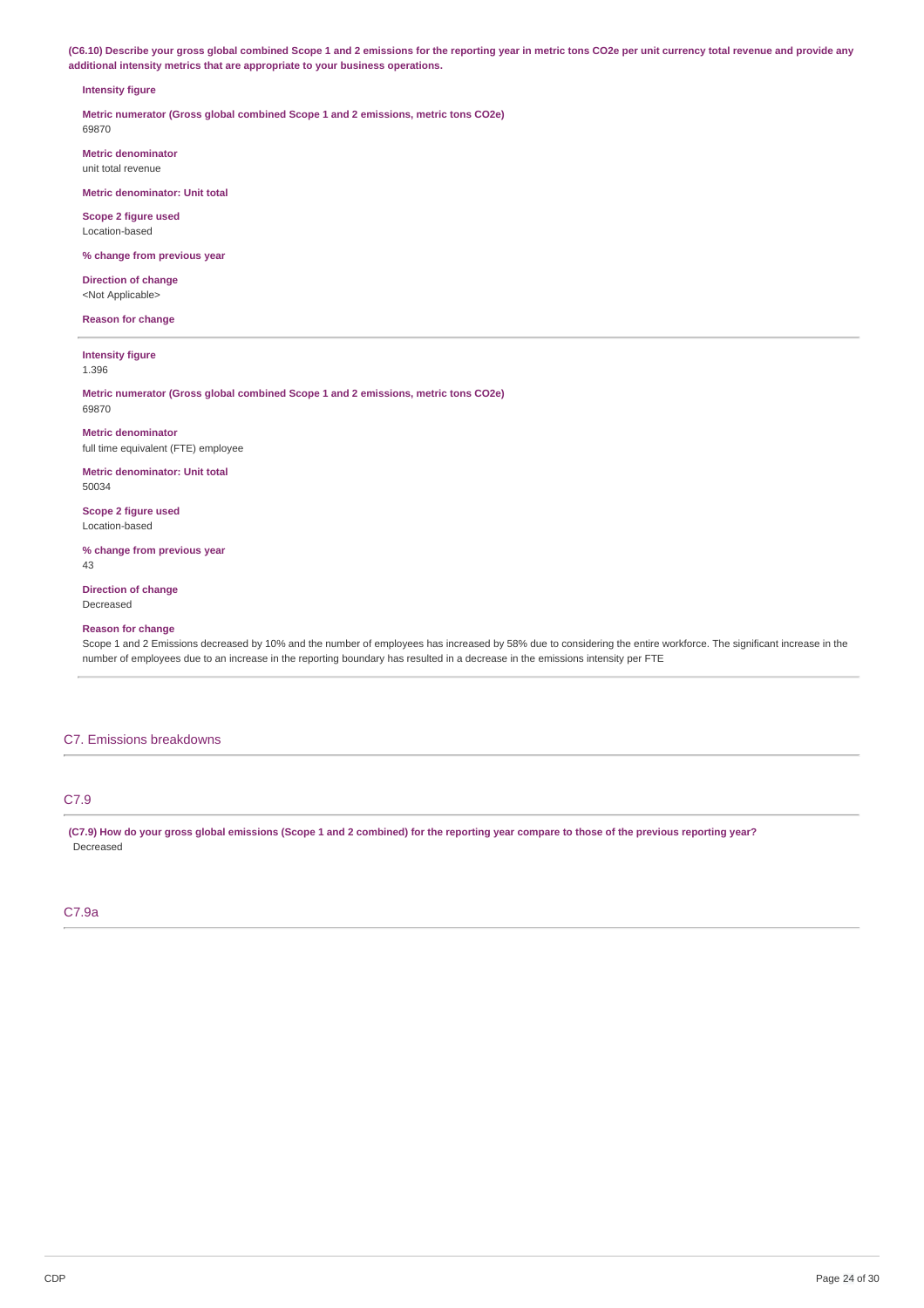### (C7.9a) Identify the reasons for any change in your gross global emissions (Scope 1 and 2 combined), and for each of them specify how your emissions compare **to the previous year.**

|                                            | <b>Change in emissions (metric</b><br>tons CO2e) | <b>Direction of</b><br>change | <b>Emissions value</b><br>(percentage) | Please explain calculation                                                                                                  |
|--------------------------------------------|--------------------------------------------------|-------------------------------|----------------------------------------|-----------------------------------------------------------------------------------------------------------------------------|
| Change in renewable energy<br>consumption  |                                                  | $<$ Not<br>Applicable>        |                                        |                                                                                                                             |
| Other emissions reduction<br>activities    |                                                  | $<$ Not<br>Applicable>        |                                        |                                                                                                                             |
| Divestment                                 |                                                  | $<$ Not<br>Applicable>        |                                        |                                                                                                                             |
| Acquisitions                               |                                                  | $<$ Not<br>Applicable>        |                                        |                                                                                                                             |
| Mergers                                    |                                                  | $<$ Not<br>Applicable>        |                                        |                                                                                                                             |
| Change in output                           |                                                  | $<$ Not<br>Applicable>        |                                        |                                                                                                                             |
| Change in methodology                      |                                                  | $<$ Not<br>Applicable>        |                                        |                                                                                                                             |
| Change in boundary                         | 7951.06                                          | Decreased                     | 10                                     | The bank has increased the scope of reporting and changed the methdology for calculating the<br>emission data for branches. |
| Change in physical operating<br>conditions |                                                  | $<$ Not<br>Applicable>        |                                        |                                                                                                                             |
| Unidentified                               |                                                  | $<$ Not<br>Applicable>        |                                        |                                                                                                                             |
| Other                                      |                                                  | $<$ Not<br>Applicable>        |                                        |                                                                                                                             |

## C7.9b

(C7.9b) Are your emissions performance calculations in C7.9 and C7.9a based on a location-based Scope 2 emissions figure or a market-based Scope 2 **emissions figure?**

Location-based

## C8. Energy

## C8.1

**(C8.1) What percentage of your total operational spend in the reporting year was on energy?** More than 0% but less than or equal to 5%

## C8.2

### **(C8.2) Select which energy-related activities your organization has undertaken.**

|                                                    | Indicate whether your organization undertook this energy-related activity in the reporting year |
|----------------------------------------------------|-------------------------------------------------------------------------------------------------|
| Consumption of fuel (excluding feedstocks)         | Yes                                                                                             |
| Consumption of purchased or acquired electricity   | Yes                                                                                             |
| Consumption of purchased or acquired heat          | N <sub>0</sub>                                                                                  |
| Consumption of purchased or acquired steam         | N <sub>o</sub>                                                                                  |
| Consumption of purchased or acquired cooling       | N <sub>0</sub>                                                                                  |
| Generation of electricity, heat, steam, or cooling | N <sub>0</sub>                                                                                  |

## C8.2a

**(C8.2a) Report your organization's energy consumption totals (excluding feedstocks) in MWh.**

|                                                         | <b>Heating value</b>      | <b>MWh from renewable sources</b> | MWh from non-renewable sources | Total (renewable and non-renewable) MWh |
|---------------------------------------------------------|---------------------------|-----------------------------------|--------------------------------|-----------------------------------------|
| Consumption of fuel (excluding feedstock)               | LHV (lower heating value) |                                   | 340.29                         | 340.29                                  |
| Consumption of purchased or acquired electricity        | <not applicable=""></not> |                                   | 84072                          | 84072                                   |
| Consumption of purchased or acquired heat               | <not applicable=""></not> | <not applicable=""></not>         | <not applicable=""></not>      | <not applicable=""></not>               |
| Consumption of purchased or acquired steam              | <not applicable=""></not> | <not applicable=""></not>         | <not applicable=""></not>      | <not applicable=""></not>               |
| Consumption of purchased or acquired cooling            | <not applicable=""></not> | <not applicable=""></not>         | <not applicable=""></not>      | <not applicable=""></not>               |
| Consumption of self-generated non-fuel renewable energy | <not applicable=""></not> | <not applicable=""></not>         | <not applicable=""></not>      | <not applicable=""></not>               |
| Total energy consumption                                | <not applicable=""></not> |                                   | 84412.29                       | 84412.29                                |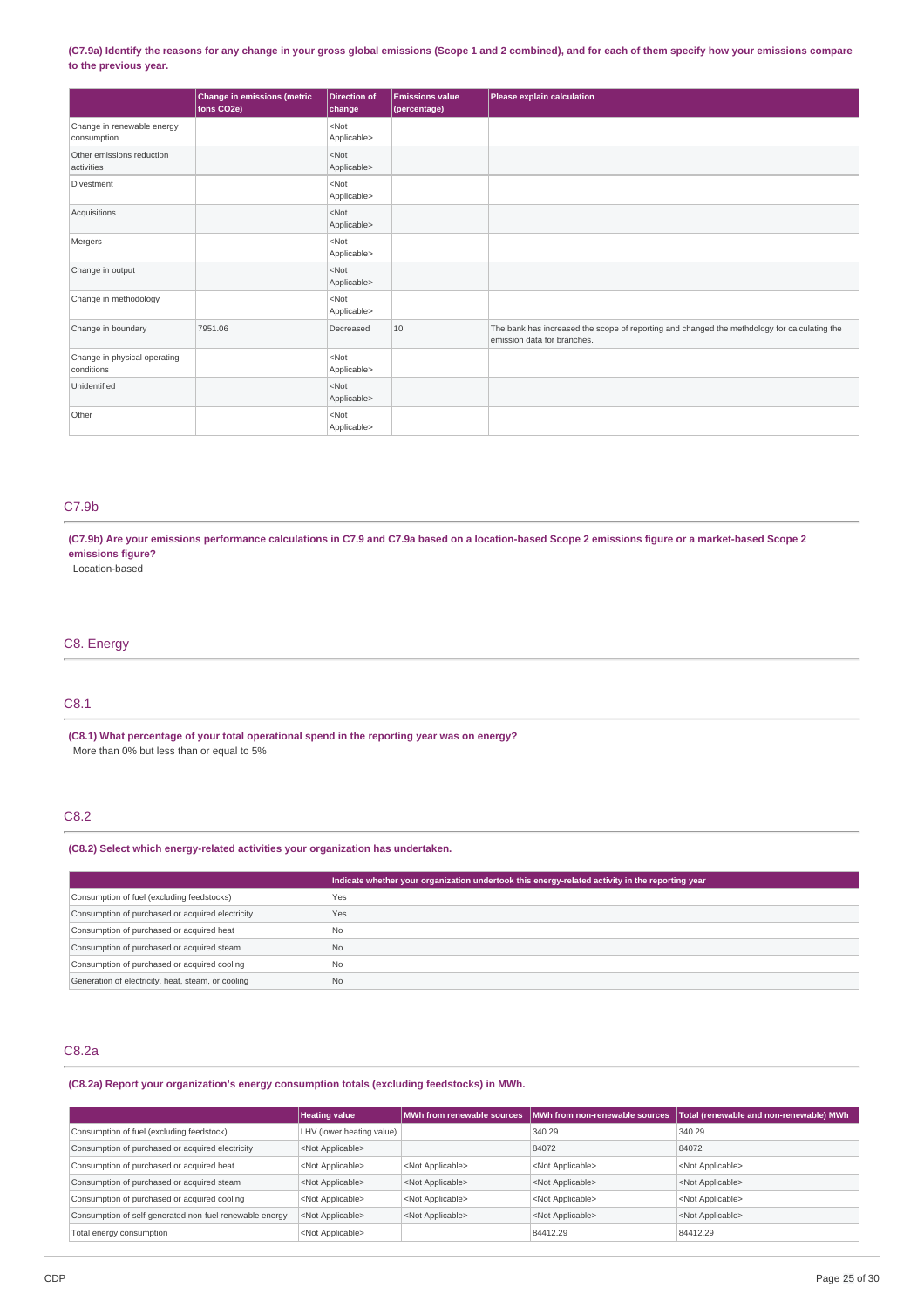## C9. Additional metrics

### C9.1

**(C9.1) Provide any additional climate-related metrics relevant to your business.**

**Description** Waste **Metric value** 128.25 **Metric numerator** Tons **Metric denominator (intensity metric only)**

**% change from previous year** 220

**Direction of change**

Increased

#### **Please explain**

The waste sources part of the calculation includes:, construction and demolition waste, food waste, and paper waste. We account for the food waste generated in canteens of large offices. We display the quantity of food wasted by employees on a daily basis to sensitize employees towards reducing food wastage. This awareness drive has contributed to a decrease in food wastage in FY 2019-20

**Description**

Waste

**Metric value** 0.83

**Metric numerator** KL

**Metric denominator (intensity metric only)**

#### **% change from previous year**

**Direction of change** <Not Applicable>

## **Please explain**

The bank measures and monitors the used oil generated from the DG sets at large offices and disposes them to an authorized vendor.

**Description** Other, please specify (water)

**Metric value** 102252

**Metric numerator**

**Metric denominator (intensity metric only)**

### **% change from previous year**

0.6

**Direction of change** Increased

#### **Please explain**

In FY 2019- 20, Kotak has enhanced coverage to include drinking water consumed across 14 large offices, ground water in 6 major office, and also included tanker water consumed in additional two large offices. The increasing trend in overall consumption is largely due to increase in coverage and additional sources being included. Historical data is thus not strictly comparable.

## C10. Verification

## C10.1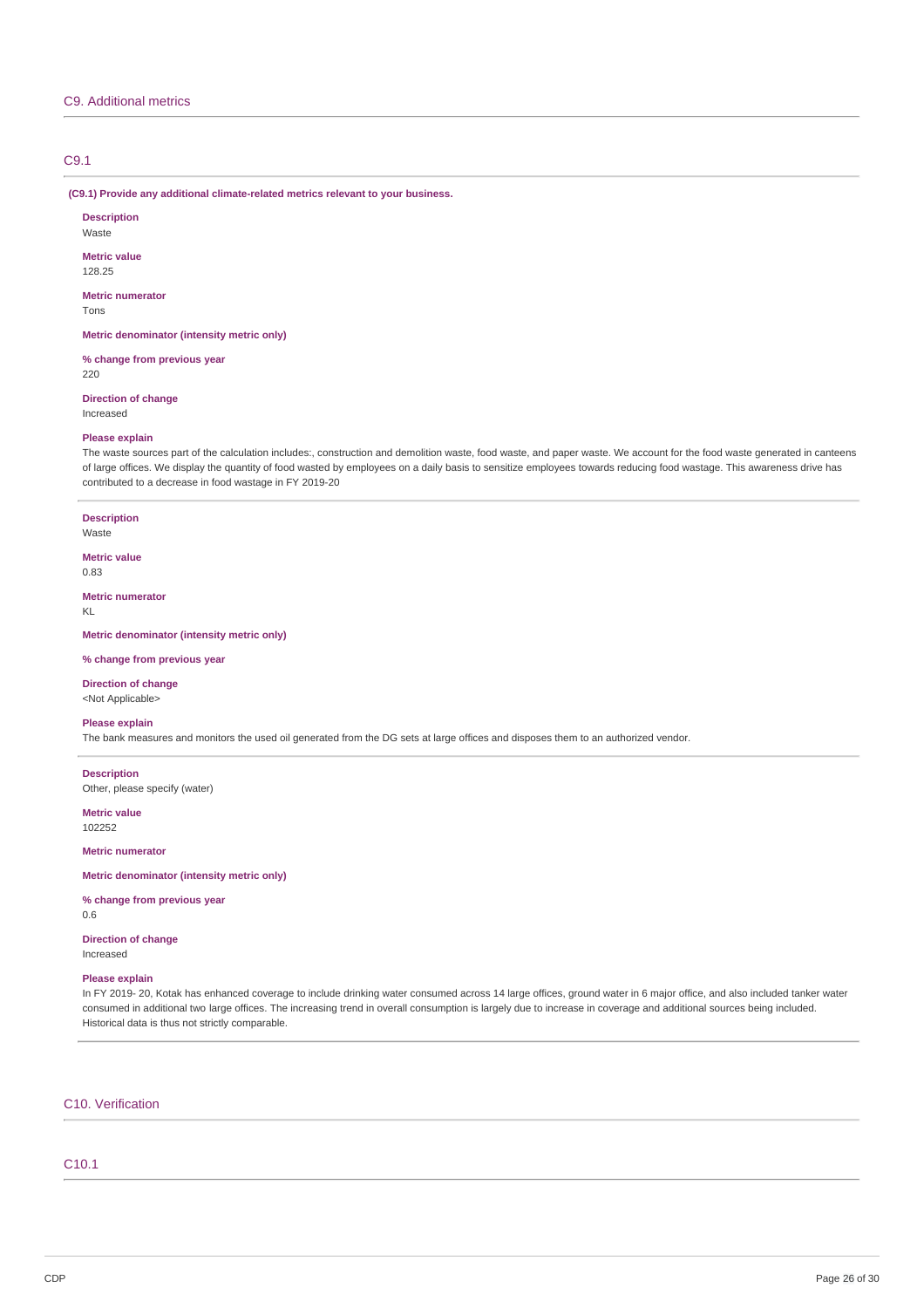**(C10.1) Indicate the verification/assurance status that applies to your reported emissions.**

|                                          | Verification/assurance status                          |
|------------------------------------------|--------------------------------------------------------|
| Scope 1                                  | Third-party verification or assurance process in place |
| Scope 2 (location-based or market-based) | Third-party verification or assurance process in place |
| Scope 3                                  | Third-party verification or assurance process in place |

### C10.1a

(C10.1a) Provide further details of the verification/assurance undertaken for your Scope 1 emissions, and attach the relevant statements.

**Verification or assurance cycle in place** Annual process

## **Status in the current reporting year**

Underway but not complete for reporting year – previous statement of process attached

**Type of verification or assurance** Limited assurance

**Attach the statement** KMBL\_CDP2020-Assurance Statement\_11.09.2020.pdf

**Page/ section reference**

**Relevant standard** ISO14064-3

**Proportion of reported emissions verified (%)**

100

## C10.1b

(C10.1b) Provide further details of the verification/assurance undertaken for your Scope 2 emissions and attach the relevant statements.

**Scope 2 approach** Scope 2 location-based

**Verification or assurance cycle in place** Annual process

**Status in the current reporting year** Underway but not complete for current reporting year – first year it has taken place

**Type of verification or assurance** Limited assurance

**Attach the statement** KMBL\_CDP2020-Assurance Statement\_11.09.2020.pdf

**Page/ section reference**

**Relevant standard** ISO14064-3

**Proportion of reported emissions verified (%)** 100

## C10.1c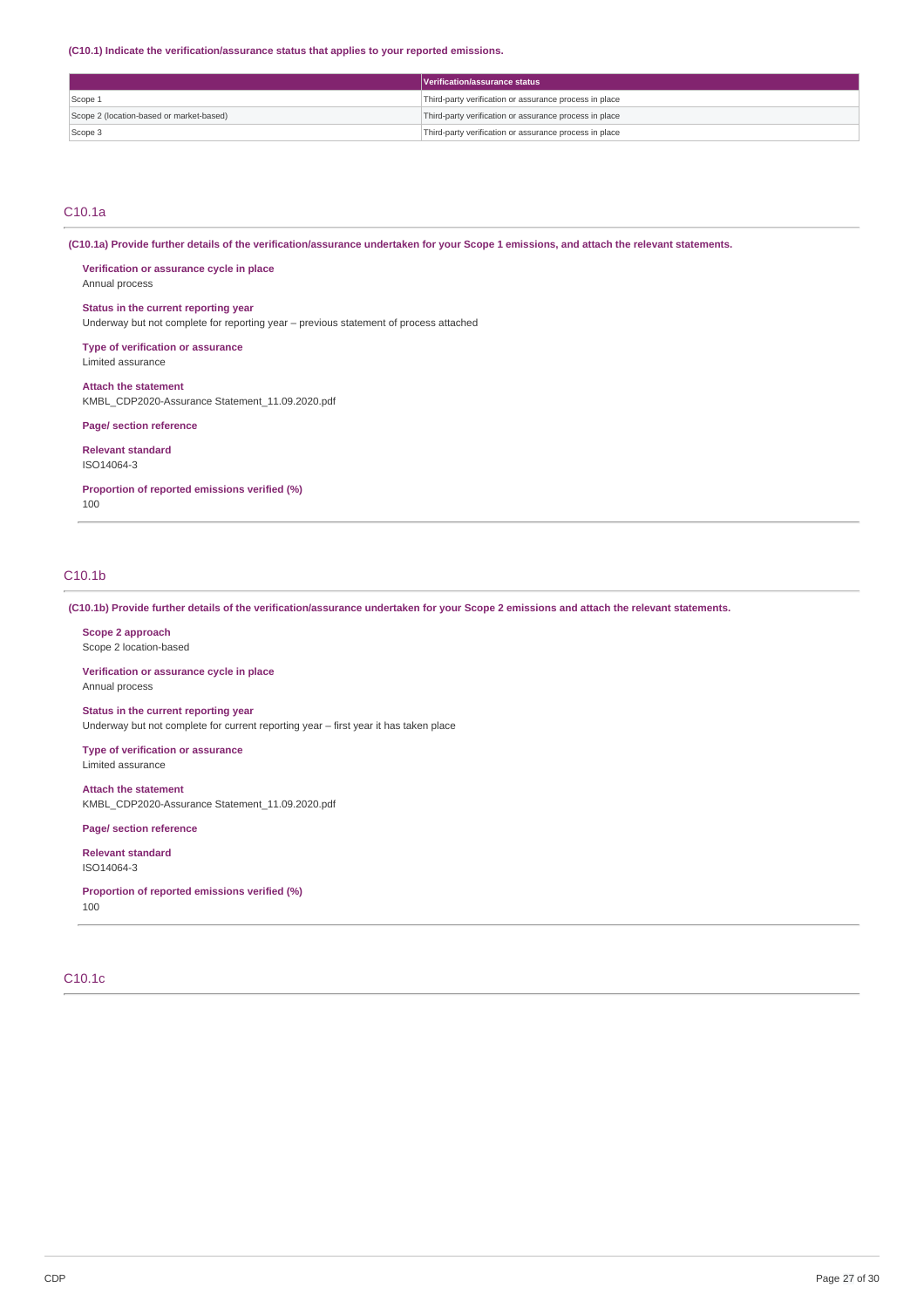#### (C10.1c) Provide further details of the verification/assurance undertaken for your Scope 3 emissions and attach the relevant statements.

**Scope 3 category** Scope 3: Business travel

#### **Verification or assurance cycle in place** Annual process

### **Status in the current reporting year**

Underway but not complete for current reporting year – first year it has taken place

## **Type of verification or assurance**

Limited assurance

### **Attach the statement** KMBL\_CDP2020-Assurance Statement\_11.09.2020.pdf

#### **Page/section reference**

**Relevant standard**

ISO14064-3

**Proportion of reported emissions verified (%)**

## C10.2

(C10.2) Do you verify any climate-related information reported in your CDP disclosure other than the emissions figures reported in C6.1, C6.3, and C6.5? No, we do not verify any other climate-related information reported in our CDP disclosure

### C11. Carbon pricing

## C11.2

**(C11.2) Has your organization originated or purchased any project-based carbon credits within the reporting period?** No

### C11.3

**(C11.3) Does your organization use an internal price on carbon?** No, and we do not currently anticipate doing so in the next two years

### C12. Engagement

## C12.1

**(C12.1) Do you engage with your value chain on climate-related issues?** No, we do not engage

## C12.1e

(C12.1e) Why do you not engage with any elements of your value chain on climate-related issues, and what are your plans to do so in the future?

We are in the process of devising strategies to reduce our carbon footprint through effective collaborations with our customers and supply chain partners. We are currently working on mapping our climate change impact across our value chain as we are in the service sector and our supply chain is complex.

## C12.3

(C12.3) Do you engage in activities that could either directly or indirectly influence public policy on climate-related issues through any of the following? Trade associations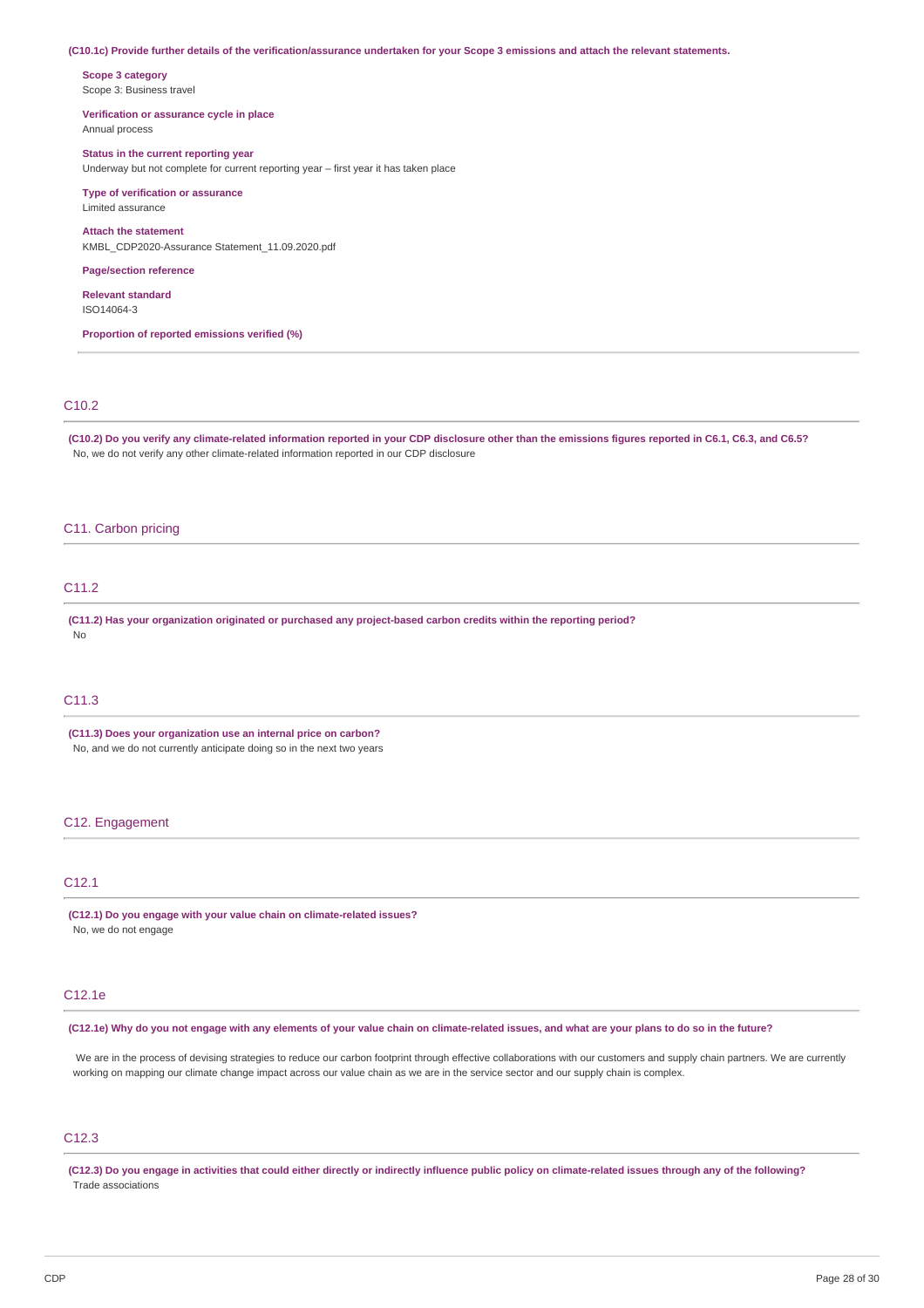### C12.3b

**(C12.3b) Are you on the board of any trade associations or do you provide funding beyond membership?** No

### C12.3f

(C12.3f) What processes do you have in place to ensure that all of your direct and indirect activities that influence policy are consistent with your overall climate **change strategy?**

We have adopted a Policy Statement on Environment to express its commitment towards sound environmental management. Kotak has initiated the process of managing its environmental footprint and has implemented several initiatives to ensure management of its energy consumption. However, the Bank is yet to develop a strategy specifically related to Climate Change and associated issues. Whilst engaging with industry trade associations, Kotak supports industry level initiatives towards mitigating the negative effects of Climate change in addition to the occasional thought leaderships published. The Bank does not directly influence policies or policy makers on issues such as Climate Change.

### C12.4

(C12.4) Have you published information about your organization's response to climate change and GHG emissions performance for this reporting year in places **other than in your CDP response? If so, please attach the publication(s).**

**Publication**

In mainstream reports

**Status** Complete

**Attach the document** Kotak Mahindra Bank Ltd\_BRR\_FY2019-20.pdf

#### **Page/Section reference**

**Content elements** Governance Strategy Emissions figures

#### **Comment**

In the Bank's Business Responsibility Report for FY 2019-20 (attached), the emissions data is limited to Bank's 15 large offices.

## C-FS12.5

**(C-FS12.5) Are you a signatory of any climate-related collaborative industry frameworks, initiatives and/or commitments?**

|                        | Industry collaboration                                                | <b>Comment</b>                                                                                                                                                                                                                                                                                                          |
|------------------------|-----------------------------------------------------------------------|-------------------------------------------------------------------------------------------------------------------------------------------------------------------------------------------------------------------------------------------------------------------------------------------------------------------------|
| Reporting<br>framework | Please select                                                         |                                                                                                                                                                                                                                                                                                                         |
| Industry<br>initiative | Other, please specify<br>(International Finance<br>Corporation (IFC)) | The bank follows International Finance Corporation (IFC) guidelines in devising its Social Environmental Management System Plan (SEMS Plan). The SEMS Plan<br>covers the scope & applicability, operational quidelines, roles & responsibilities, SEMS questionnaire to be answered, Exclusion list of activities, etc. |
|                        | Commitment   Please select                                            |                                                                                                                                                                                                                                                                                                                         |

#### C14. Portfolio Impact

## C-FS14.1